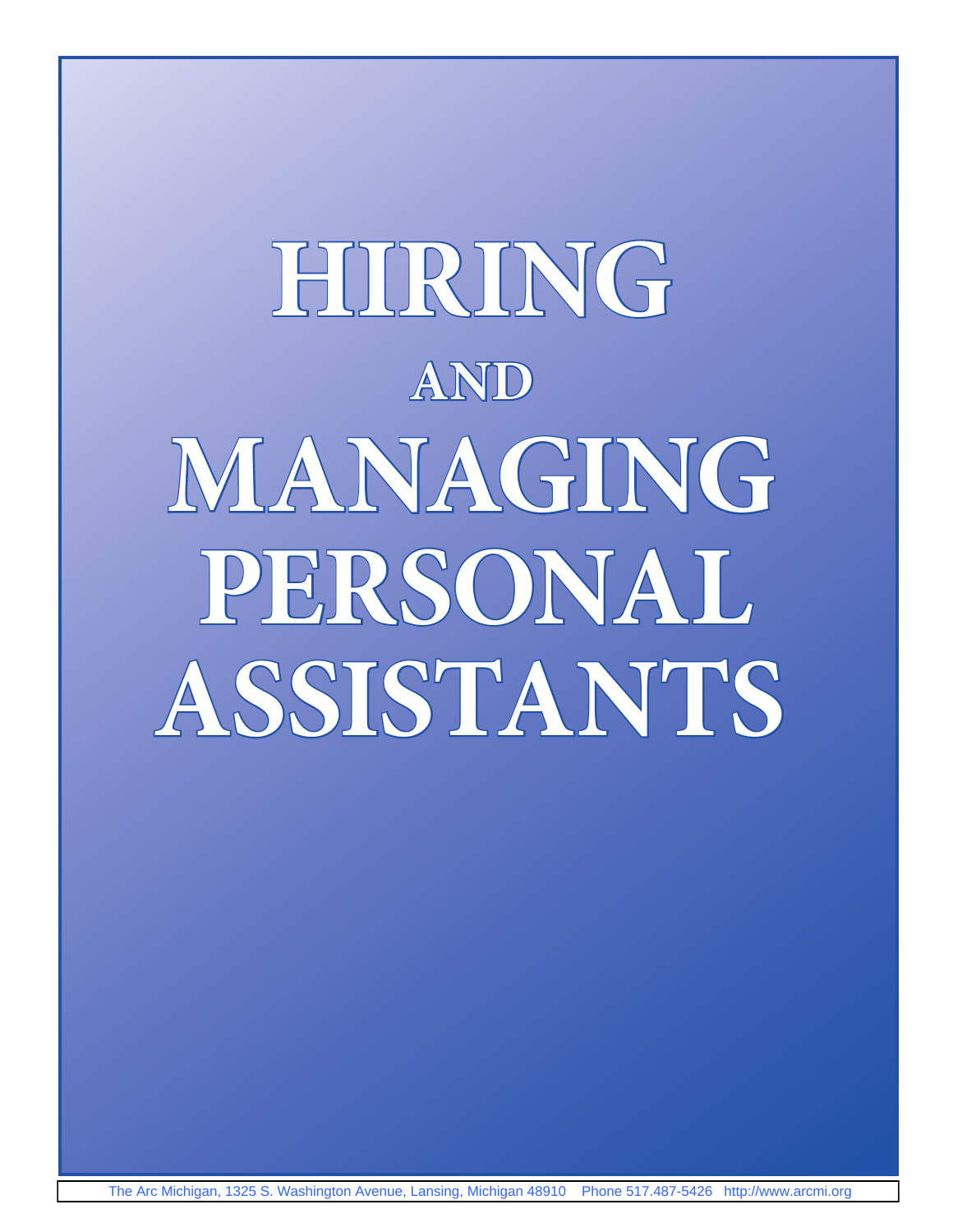# **Hiring and Managing Personal Assistants**

Ellen Sugrue Hyman, Esq. Author

This manual was developed by The Arc Michigan to promote self-determination through meaningful consumer direction and control. This project was supported through a contract with the Michigan Department of Community Health using funds awarded under a Real Choice Systems Change grant from the Centers for Medicare and Medicaid Services, US DHHS Grant No. 18-P-92116/5.

This manual is provided for information only and does not constitute legal, medical, planning or tax advice. For individualized help with your situation, consult with your allies, supports coordinator, or professional providers.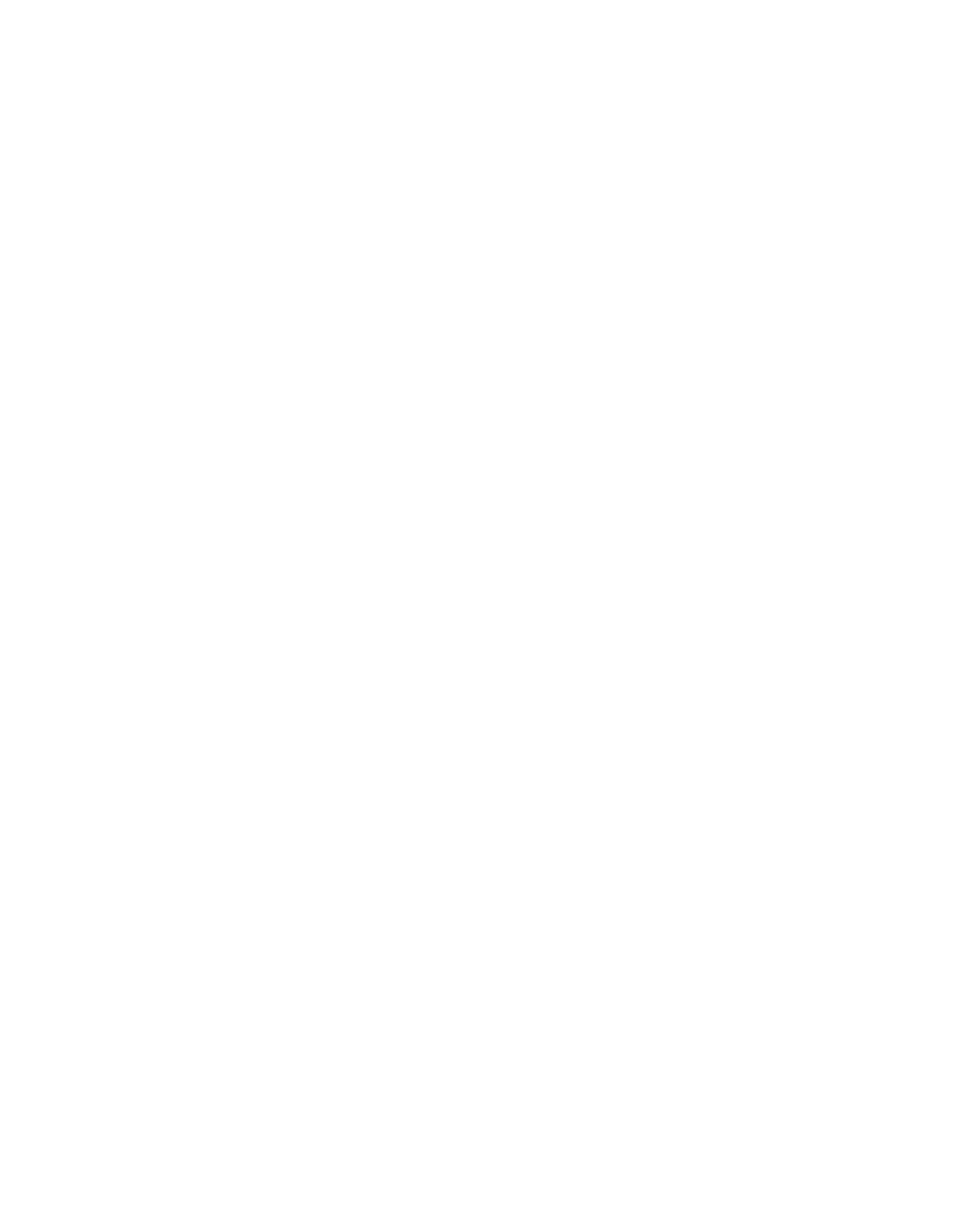## **Contents**

| Precautions You Can Take to Protect Your Assets and Yourself 18 |  |
|-----------------------------------------------------------------|--|
|                                                                 |  |
|                                                                 |  |
|                                                                 |  |
| <b>Sample Documents</b>                                         |  |
|                                                                 |  |
|                                                                 |  |
|                                                                 |  |
|                                                                 |  |
|                                                                 |  |
|                                                                 |  |
|                                                                 |  |
|                                                                 |  |
|                                                                 |  |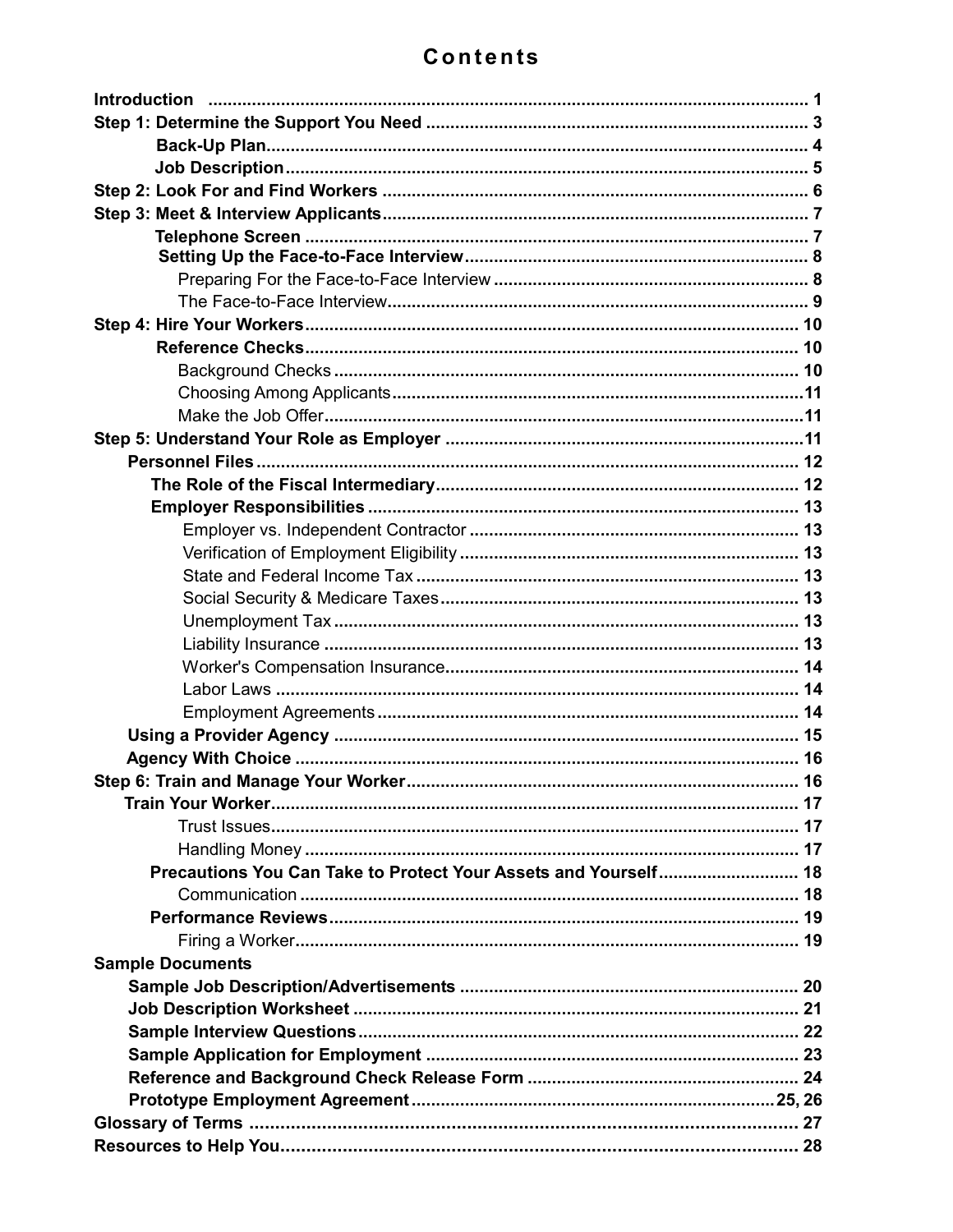## **Hiring and Managing Personal Assistants**

## **Introduction**

This book is a guide on how to hire and manage personal assistants (also called "workers" in this book). You may want to ask your supports coordinator or a friend to go through this guide with you and help you with hiring and managing workers. This guide is detailed and contains lots of information, but you do not have to understand everything in it to be a good employer. Remember that you have a supports coordinator and allies to help you.

Employing workers can help you achieve and maintain your independence. A worker may help you with daily living tasks. These tasks vary from person to person. They may include helping you access community services and supports or employment, assisting you with household tasks such as laundry or grocery shopping, or providing personal care or money management.

When you directly employ workers, you choose whom to hire and how they will do their job. You can choose people you like—people who follow your directions and help you in the way you want to be helped. You and your assistants will be a team to ensure that you can do the things that you want and need to do.

Being an employer comes with responsibilities. You will handle the hiring, training, and supervision of your workers. With the support of a fiscal intermediary, you will pay your workers and deal with legal and tax requirements. You may also deal with potential provider agencies, ask tough questions, do some research, and make choices about which support options are right for you.

#### *You can do it!*

You do not have to do it alone. Ask for help from people whom you have chosen to participate in your person-centered planning process or other friends, family members, staff at agencies, members of your church, mosque or temple or community organizations in which you participate. Think about people whose opinion you trust and who will respect your feelings and preferences throughout the process of hiring and managing workers. Pick the best person or persons and ask them to help you with the process. Think about them as your **allies** to help you choose and employ your workers.

Hiring and managing your own worker may be a new role for you. It may seem challenging, but with the right support, you can handle all of the steps and tasks involved. Everyone needs help with some things. When you need help or don't understand something, contact your allies or your supports coordinator from the Prepaid Inpatient Health Plan/Community Mental Health Service Program (PIHP/CMHSP). That is the Michigan term for agencies that provide services to people with developmental disabilities or mental illness. In this book, it is called a *service agency*. The term *supports coordinator* is used for both a supports coordinator and a *case manager.* 

Your allies and supports coordinator will provide assistance and support along the way. You also will have a fiscal intermediary to handle many of the employer functions for you, such as tax and legal requirements.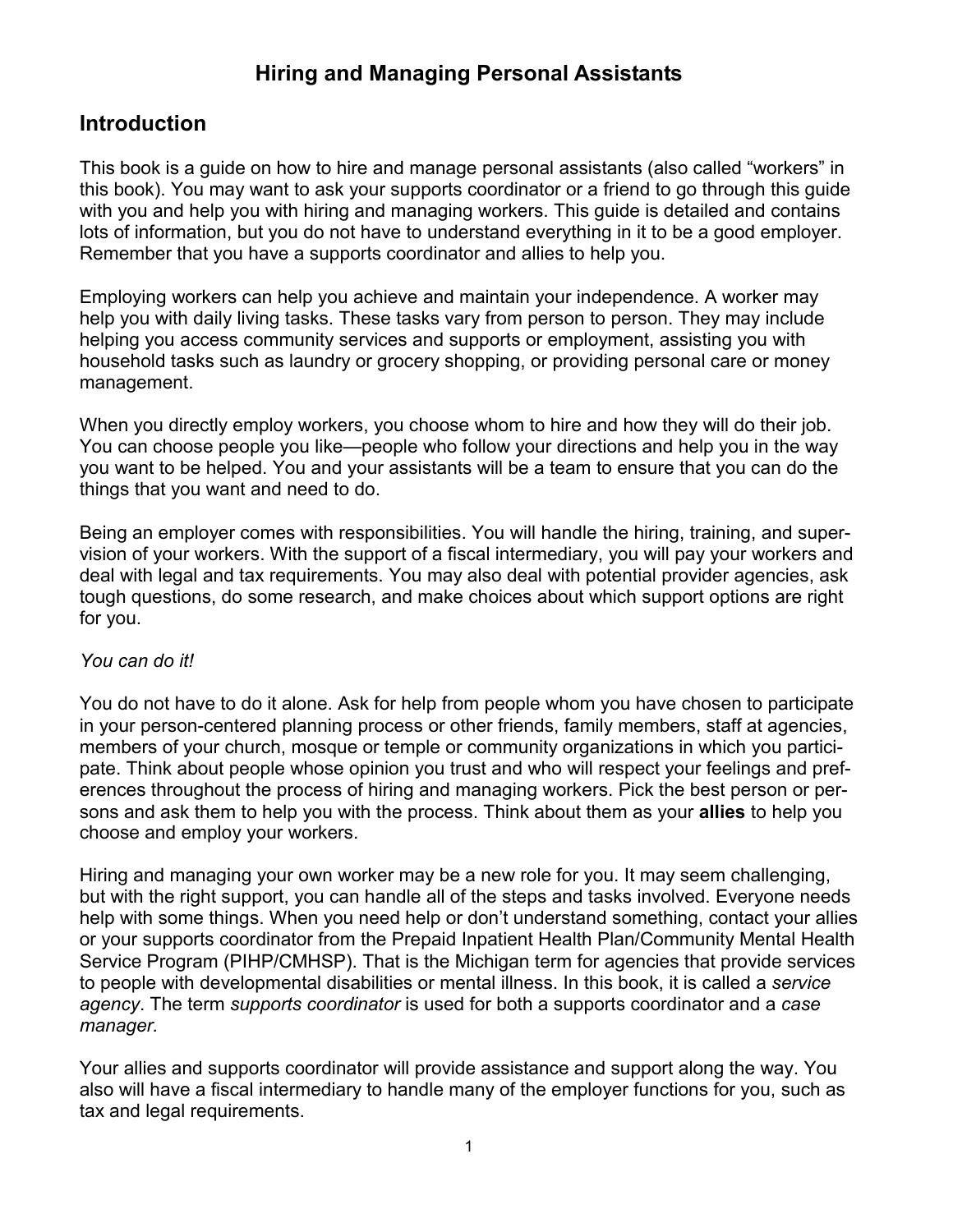This process may seem overwhelming at first, so this book divides it into small steps. This book will take you step by step through the process of hiring and managing your worker(s). It will answer many of your concerns. The book includes:

- checklists
- suggested job descriptions
- sample want ads
- other examples and worksheets
- a list of words or terms that are used in the book (the glossary)
- a list of other resources (people, agencies and other books)

While reading this book, you may come across words or terms that are new to you. This book includes a list of these terms with easy-to-understand definitions. Look at this list on page 27 if you do not know what a term means. You can also ask your supports coordinator for help.

You can copy and change the sample documents to meet your own individual needs. With your chosen allies and other supports, you can use this book as a guide to hire and manage your workers.

The process of hiring and managing a worker has several steps:

- Step 1: Determine What Supports You Need
- Step 2: Look For and Find Workers
- Step 3: Meet and Interview Applicants
- Step 4: Hire Your Workers
- Step 5: Understand Your Role as Employer
- Step 6: Train and Manage Your Worker

#### Keeping Organized

There are lots of papers involved in hiring and managing your own workers and these papers are described in detail in this book. They include:

- job descriptions
- advertisements (or ads)
- applications
- release forms
- tax forms
- employment agreements

Sample documents are included in the booklet. Create a file for your individual plan of service and individual budget. Create another file for your job description(s) and advertisements. Keep a separate file for each applicant (this word is used to describe people who want to work for you). If you hire a person, you can add the employment paperwork to his or her file to create a personnel file. Keep all of the applicant files even after you hire someone in case you want to reconsider a person or use him or her for back-up support.

One key to successfully managing and hiring workers is to keep all of your papers organized. Some people use file folders to organize their files; others use 3-ring binders. You can also use paper grocery bags or folders (some dollar stores sell 10 or more folders for a dollar). You can create a system that works best for you; your ally or allies can help you with that process.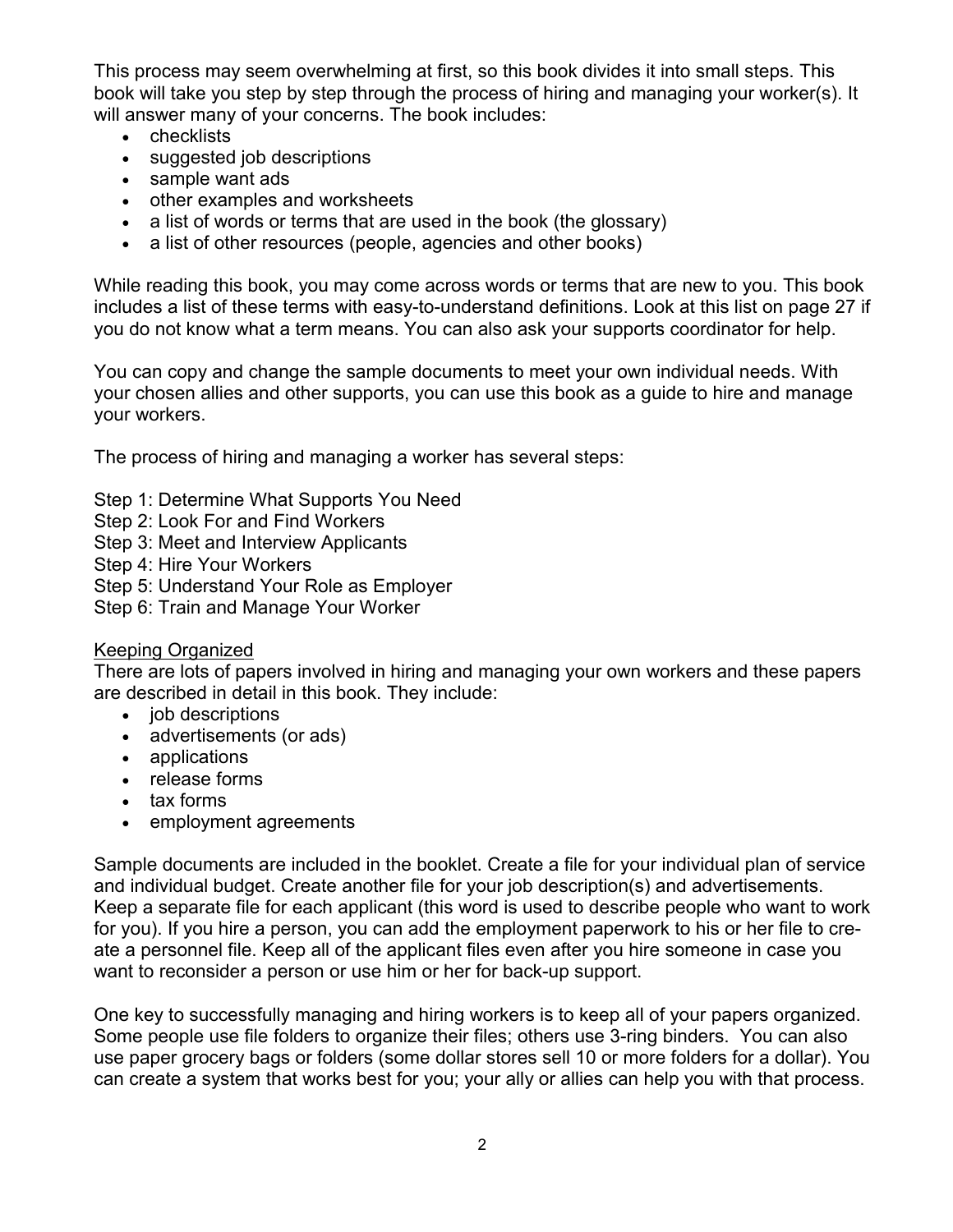## **Step 1: Determine the Support You Need**

You determine the services and supports you need through the person-centered planning process, which honors your preferences, choices and abilities and focuses on your need to participate in the community. You invite your allies and other family members, friends and professionals whom you want to involve in the process. Use your supports coordinator as much or as little as you need. You can request an independent facilitator to assist you with your plan. You may know a facilitator that you want to use. If you need help finding a facilitator, ask your supports coordinator for help.

During the person-centered planning process, you and your allies work together to support you in deciding how you want to live your life and identify the services and supports that will help you accomplish your life goals. This process results in an **Individual Plan of Service (IPOS or plan)** that includes your services and supports. Your services and supports may include personal care, assistive technology, modifications to your home, employment assistance, community living supports, or peer support.

If you are participating in arrangements that support self-determination through the Choice Voucher System, you will also have an **individual budget** that defines the amount of funding you have to pay for your services and supports.

Your wants and needs will dictate how many people you hire and what hours they will work. The more support you need, the more people you may need to hire. Consider what kind of and how much support you need:

- Can one person do all of the tasks or will you need two or three workers?
- Do you need assistance with community participation and peer support?
- Do you need help with personal care (bathing, dressing, eating)?
- Do you need help a few hours a day, throughout the day or overnight?

 $\mathcal{L}_\text{max}$  , where  $\mathcal{L}_\text{max}$  and  $\mathcal{L}_\text{max}$ 

If you need assistance only a few hours a week or can do without help once in a while, one worker may be enough.

If you need assistance throughout the day or need help with tasks like getting out of bed or getting dressed, you may want to hire more than one worker. The more support you need the more people you will need to hire. If you need a lot of support, perhaps you can hire one person to work during the day and another at night. Or you can hire two people, with each one working every other day or every other weekend. If you have more than one worker, if one is sick, the other may be able to fill in.

Consider several combinations of work schedules until you have one that gives you the help you need when you need it, and gives your workers enough flexibility. One person cannot work from morning to evening and cannot work seven days a week. You may also want to consider creative arrangements. For example, some people offer room and board to a worker in exchange for being available to help at night. Everyone benefits from time away from work and the law restricts the number of hours people can work.<sup>1</sup>

 $1$  Step 5: Understand Your Role as Employer describes the labor laws that apply to employment of workers.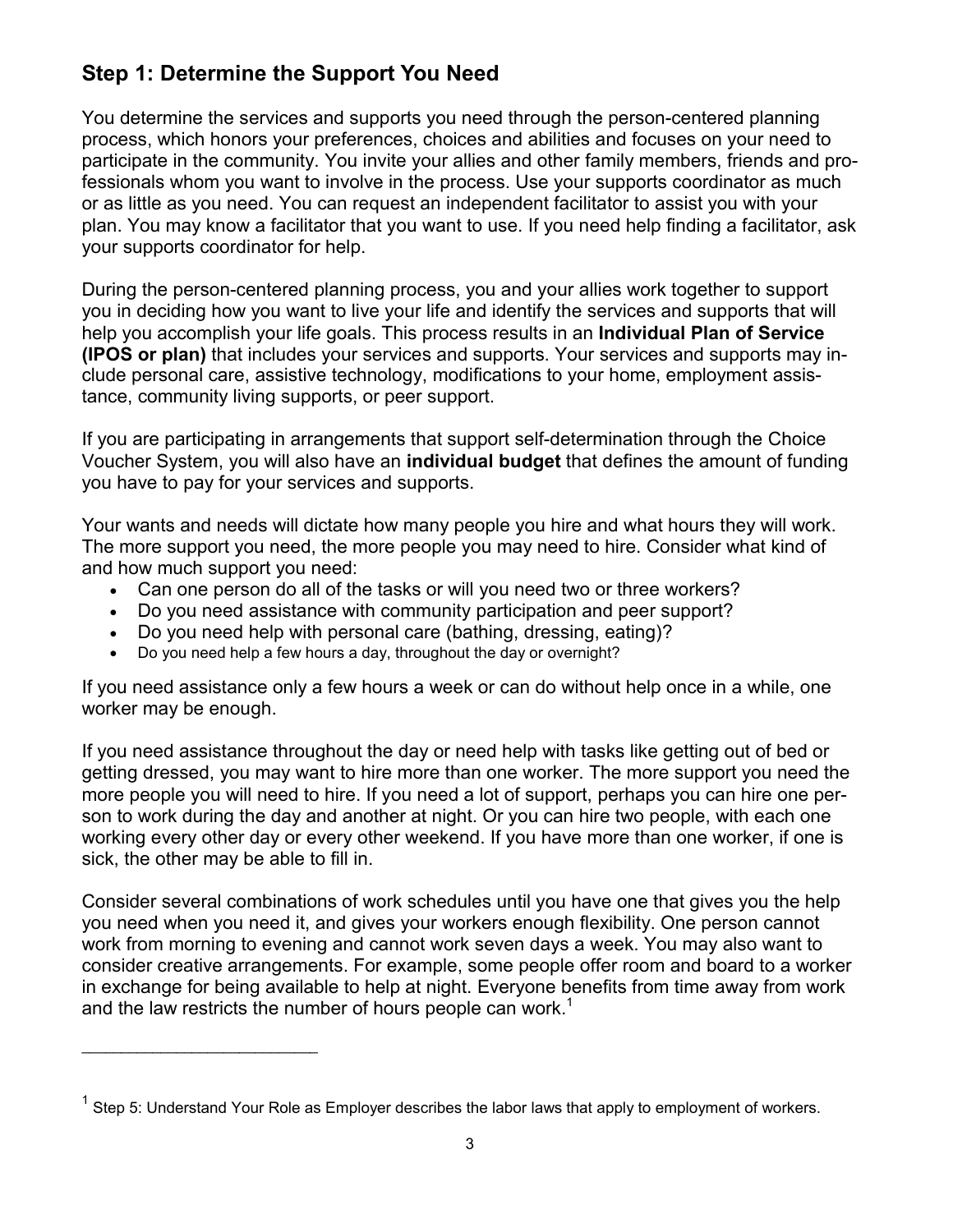Workers who will be employed with funds in your individual budget must meet the Medicaid provider requirements. Ask your supports coordinator for a list of these requirements. The requirements include that your workers must be age 18 or older and United States Citizens or legally authorized to work in the United States.

## **Back-Up Plan**

You need to have a back-up plan for those times when your worker will need to miss work. For example, he or she may want to take a vacation; go to a wedding, graduation, or family reunion; or take a day or two off around the holidays. In those cases, you will have some time to plan and find a person to fill in while your worker is gone. At other times, your worker may be absent due to an emergency, illness or bad weather. At those times, you will not be able to plan ahead.

You can handle both types of situations by having a back-up plan that will have a series of options for support when your worker is unavailable. If you need support to get out of bed or get ready for work, your plan needs to be more detailed than if you need help with tasks that can be delayed for a couple of days, like helping you apply for benefits, cleaning your house or doing laundry. You and your allies must develop a back up plan that meets your needs.

A simple plan is to have a list of back-up workers who you can fill in when your regular worker is absent. Back-up workers can include: former workers, people you interviewed but did not hire, family members, friends or people from your church, mosque, temple or another community organization. When a worker is absent, you call the first person on the list. If that person is not available, call the next person and so on until you find someone who can fill in for your worker. That back-up worker then may go to the bottom of the list for the next time you need back-up. If you cannot make the calls, you can use an ally or a worker whose shift is ending to make the calls. You should be on the lookout for potential back-up workers. Another plan is to hire more than one worker so that if one is absent another can fill in. A third option is to share emergency or back-up workers with others who need the same type of support. Many people contract with a provider agency to provide back-up support. For more information, see the section on provider agencies.

As you start to think about hiring workers, think about the people who have provided you support in the past and what you liked and did not like about them. Also think about what things are important to you.

- Which ones did you like? Write down their names or ask an ally to write them down for you.
- What did they have in common?
- Do you prefer workers who are quiet and speak softly? Or do you like people who are outgoing or funny?
- Do you want workers who share your taste in music, movies or television? Or do shared interests not matter to you?
- Are you willing to hire a worker who is only available for a few months (such as a college student) or do you want some who will be able to work for you for a longer period?
- If you have animals, you need to include that in the description, so you will not waste time screening people who are allergic or afraid of your pets.
- Are you allergic to smoke? If so, you will want to put that in your ad so smokers don't apply.
- Will your worker need to drive you places? If so, a good driving record is very important. If not, a good driving record may not matter.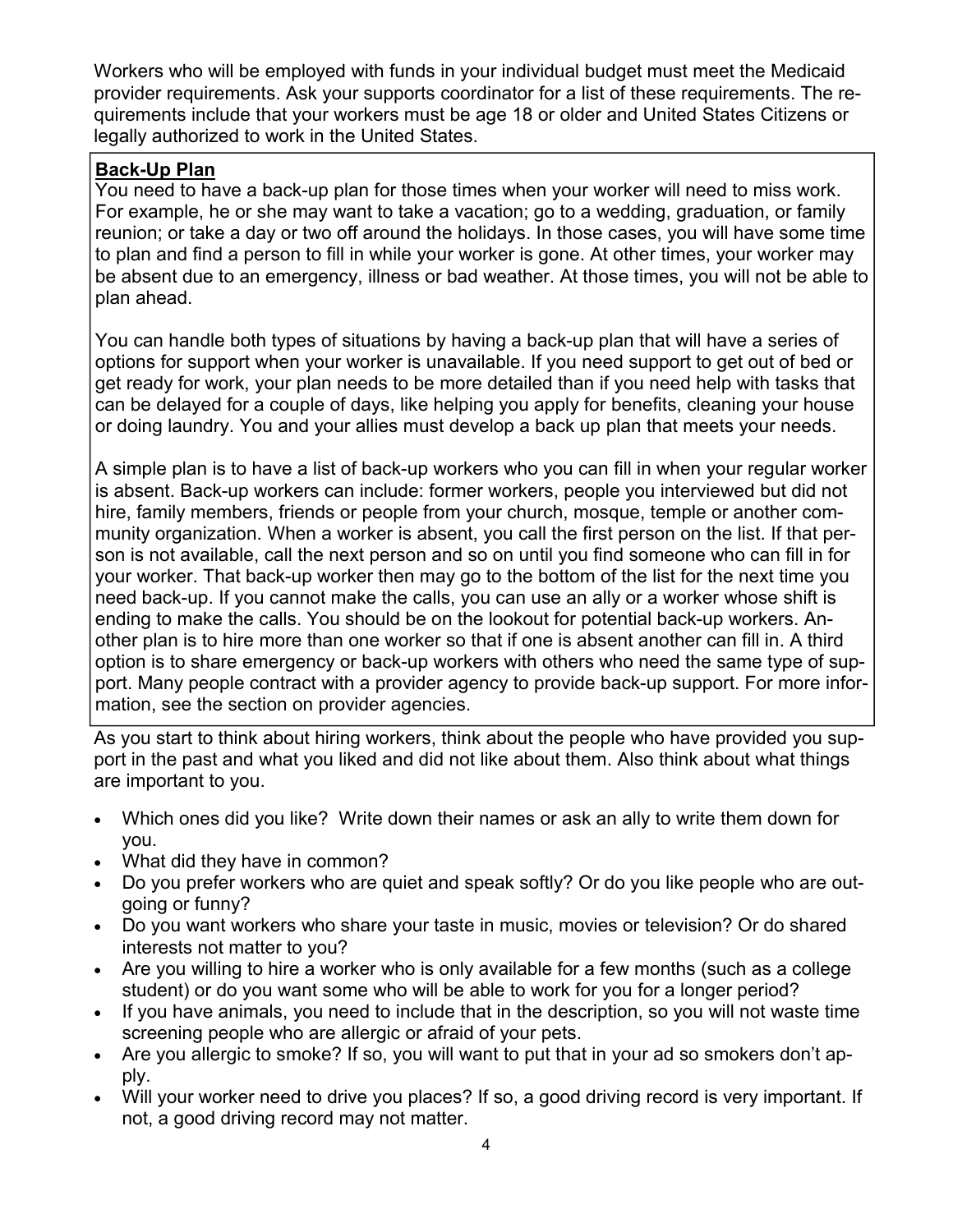Consider both the type of support you need and the type of person you want to hire. What qualities are important to you? These qualities may vary depending on whether you are looking for a live-in aide or someone who will work a few hours at a time. If you need someone to help you get benefits from Social Security or the state Department of Human Services, that person will have different skills than a person you hire to clean your house. In the same way, if you need personal care, one worker may provide skilled care, such as nursing care, and another may provide simpler help like feeding you or providing assistance that you need throughout the day.

Think about how you feel about smoking, playing loud music and similar things. If there is anything that you can't live with (for example, if you are allergic to smoke, or if loud music bothers you), you need to state that in your job description.

When thinking about the type of worker you want, think about how you feel about employing your family and friends to provide your support. Under Medicaid regulations, you cannot hire your guardian, spouse or minor child to provide your care, but you can hire other relatives. There are benefits to hiring your family and friends; you know them and how trustworthy or dependable they are. They may be especially dedicated to providing you with support. On the negative side, a family member or friend may take working for you less seriously than a stranger, making it difficult for you to direct him or her in the job duties. The bottom line is that you have to think about what works best for you. Some people prefer using family members and friends; others prefer workers who are strangers when they are hired.

As you consider your needs and wants, think about how much you can pay for the various services that you need. If you have an individual budget, do you have flexibility to pay different workers according to their skills and duties? If you are not sure, ask one of your allies or your supports coordinator. It is good to start thinking about pay rates when you are developing your plan and individual budget so that you can build in a range of hours and pay rates for your workers. If you do not have an individual budget, ask your supports coordinator how you can set or change the pay rate for your workers.

Once you have a thought about these needs and preferences, you are ready to write a job description for each worker whom you will directly employ.

#### **Job description**

A job description is a description of the type of support you need. It must include details such as the tasks, hours, and rate of pay. Be specific so that people interested in the job will have clear idea about the job duties.

Some of the information that you put in the job description is also in your plan; the plan describes the type of services and supports you need and want and a certain dollar amount or number of hours have been put in the plan to provide them. Ask your supports coordinator or your other allies to help you determine pay rate based on funding.

The job description can be short or long, but should include job duties, and hours and rate of pay. There may be other provider qualifications; ask your supports coordinator what these qualifications may be. Sample job descriptions are included on page 20.

A job description worksheet is included on page 21. Ask your supports coordinator or your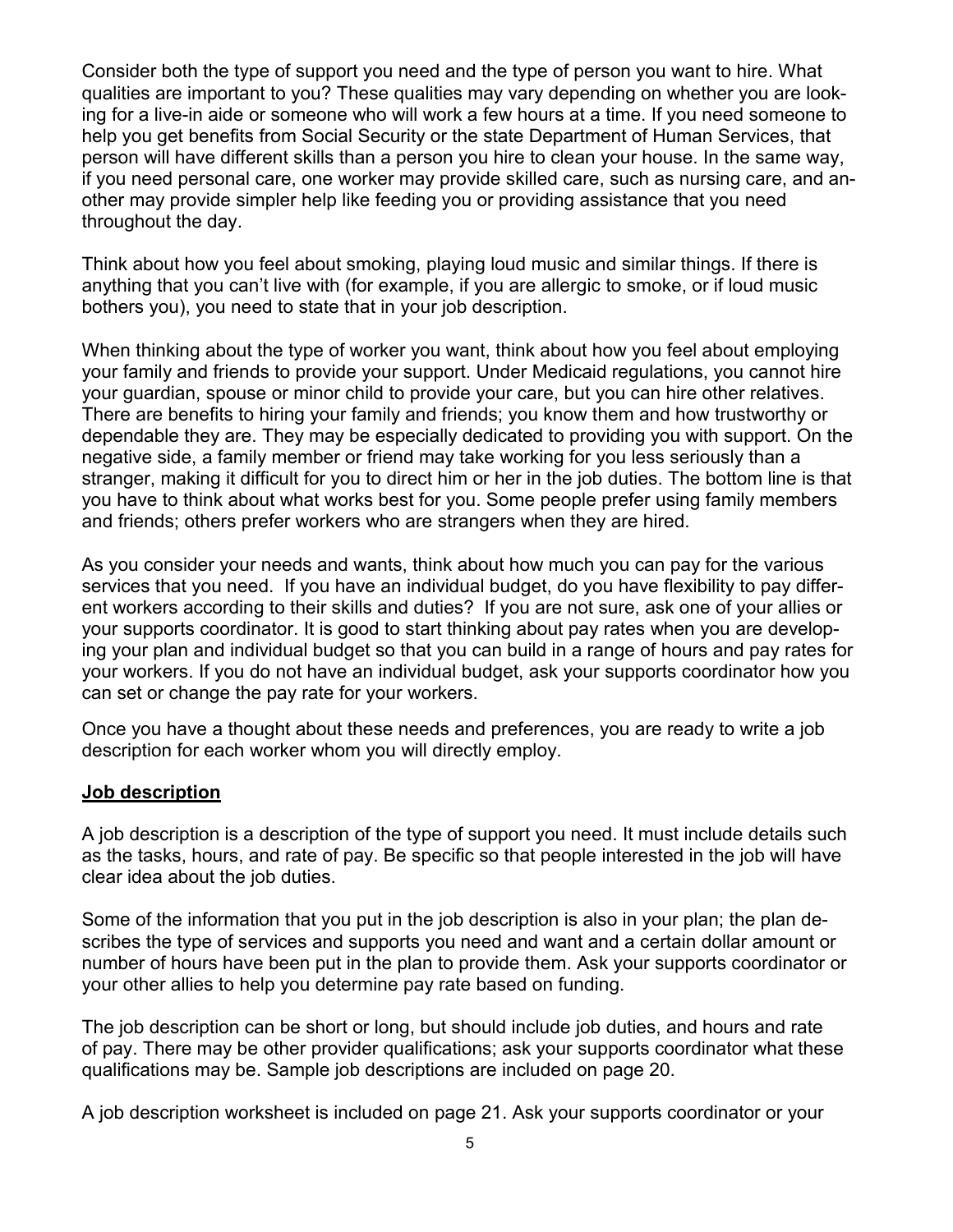allies to help you write a job description. The more you reveal about the day-to-day tasks involved in the job in the job description, the more likely the applicants for the job will meet your needs. Ask one or more of your allies to help you write the description or give them a draft to review after you have put it together.

The next step is to create a job application. You can use the application included on page 23 or change it to meet your needs. Your job application should have a place for the applicant to check if he or she has experience in the various duties covered in your job description and space to list job history.

## **Step 2: Look For and Find Workers**

There are many ways to look for and find workers. The best way is word of mouth; tell your friends, family and other people that you are looking for workers. People who employ workers can often recommend workers they use or have used in the past. Tell people you know at community organizations such as churches, mosques, temples or disability organizations (such as local Arc chapters or Centers for Independent Living (CILs), clubhouses, or selfadvocacy networks). In many areas, the hair salon is the best place to share information and network with people who live in the community. In a few areas, there are personal assistance co-ops where people with support needs come together to find and hire workers.

Another way to find workers is by posting or placing ads. Ads can take many different forms. A flyer is a full page that you put up for free on a bulletin board in a public place such as a grocery store or a local restaurant. An ad that you place in a newspaper must be very short and may cost money. Look at other ads for ideas (sample ads are included on page 20). Think about what you like about these ads.

A successful ad:

- Is **clear** about the support you need.
- Uses **short, simple** wording so the reader can quickly understand what you are looking for.
- Is **specific** about your expectations. Include hours, tasks, and a phone number at which you can be reached (for your safety, do not include your address).
- Has a **positive** tone and **interests** the reader.
- Includes your personal preferences such as a non-smoker, or factors that may be important to you.

There are many places that you can place an ad to find potential workers. These places include:

- Local Newspapers, including local/neighborhood publications;
- Newsletters of community churches, mosques, or temples, local organizations or support groups;
- Job service offices, employment, and temporary agencies; Bulletin boards at grocery stores, apartment buildings, churches, libraries, local recreational facilities, Laundromats, clinics;
- The student employment office or nursing and social work programs at area vocational schools, community colleges and universities;
- Michigan Works! Offices (**www.michworks.org**) allow you to both post a job listing and look at resumes posted by persons seeking jobs.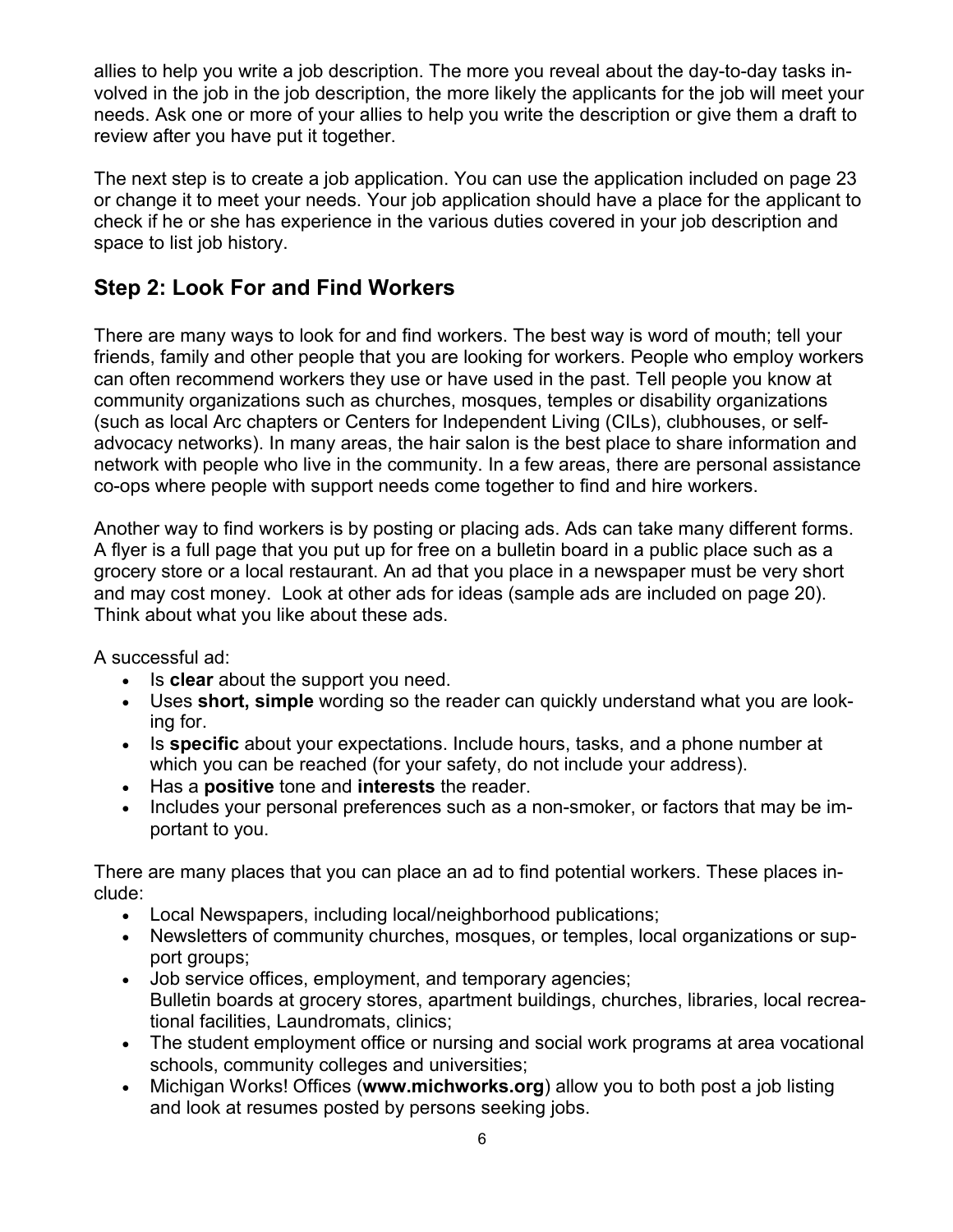The following places may also be good sources for workers:

- Registries at agencies like your local Center for Independent Living or Area Agency on Aging or other non-profit organizations.
- Your local phone book listings for private home care agencies and nursing agencies.
- The Michigan Quality Community Care Council registry (**www.mqccc.org**).

Think about the best places to post your ad. Many people have found that placing ads in small, neighborhood newspapers, sometimes called "shoppers," reaches the most people who want to do this type of work; other people find that ads in citywide newspapers have a better response. If you are unsure, ask your allies for help. Your allies can help you post your ads on bulletin boards or call the newspaper about placing an ad.

Once you start advertising, potential applicants will call you if they are interested. When they call, you need to be ready for the next step—meeting and interviewing them to determine whether they meet your needs.

## **Step 3: Meet and Interview Applicants**

The purpose of the interview is for you to get to know the person who has applied for the job (called the "applicant") and to learn whether he or she will be a good match for you. There are two steps in the interview process. The first step is the telephone screen and the second step is the face-to-face interview.

## **Telephone screen**

A telephone screen is the initial step in choosing a worker. It is a short telephone conversation (10-20 minutes) to determine if the applicant meets your needs and whether you should have a face-to-face interview with this individual.

Your ally can take a large or small role in this screening process, depending on your needs. If you want or need one of your allies to participate, find out the specific times that your ally is available before you place an ad. Therefore, when an applicant calls to express interest, you can set up a time for the telephone screen that works for you, the applicant and your ally. If you don't want or need an ally to be involved, and both you and the applicant have time when the applicant first calls, you can do the telephone screen then.

Start the telephone screen by telling the applicant about yourself (your hobbies, interests, etc.). Next, describe the job duties, hours, and pay range/rate. Be specific about job duties. Ask the applicant if he or she is able and interested in doing these tasks. Ask if the rate of pay and hours are acceptable. Explain the general area in which you live and ask if the person would have any problem getting there.

During the telephone screen, think about whether you want to interview the person face-toface. You don't have to interview every one you screen by telephone. It may help to take notes so that you can compare applicants. Using the telephone screen wisely can save you lots of time and ensure that the applicants you interview in person meet your basic qualifications and are interested in the job.

As you do the telephone screens, start a file for each applicant. Include his or her phone number and other contact information. Put any notes you have from the telephone screen in the applicant's file.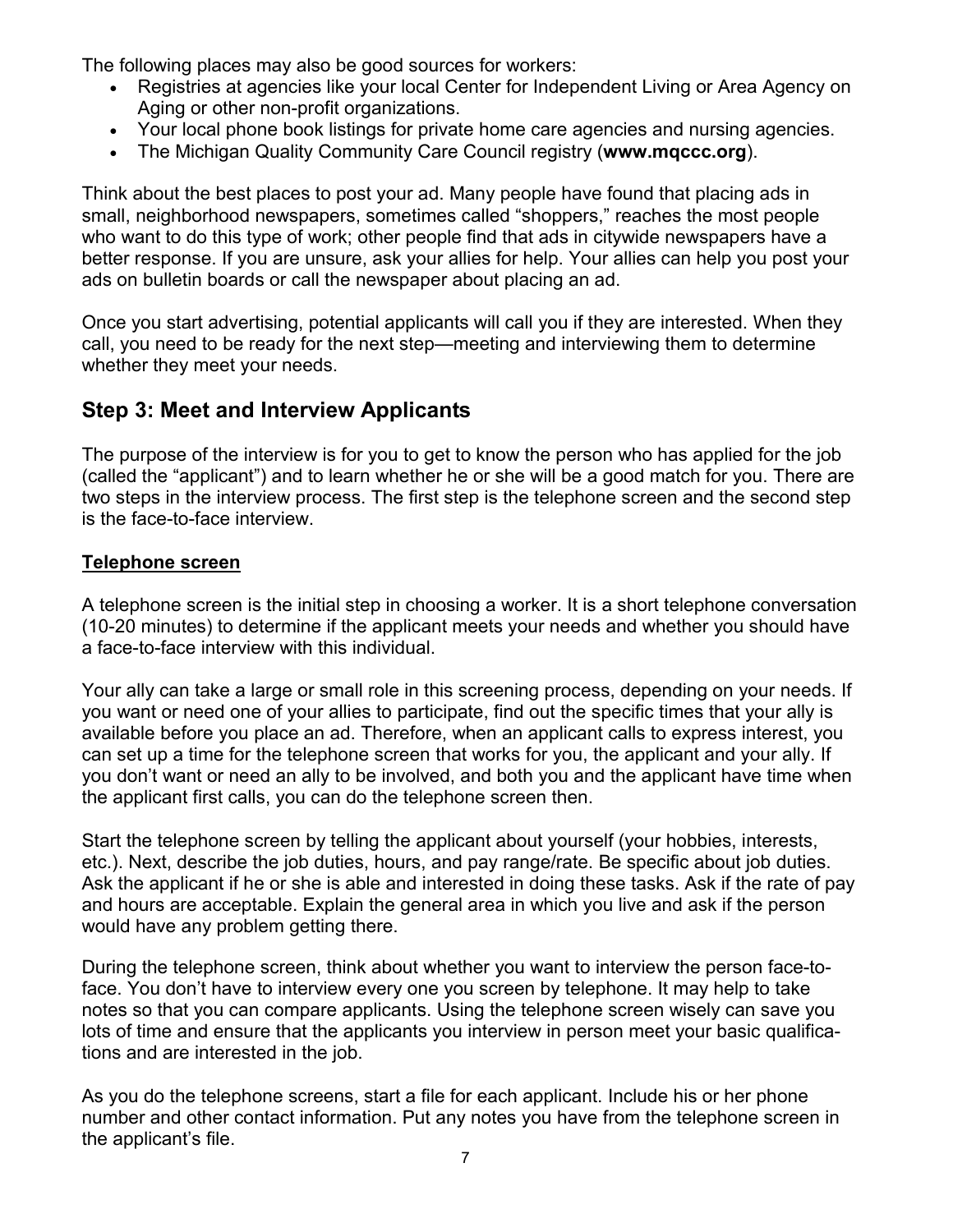At the end of each telephone screen, thank the applicant for his or her time. Give all of the applicants a general date or time frame in which you expect to hire someone (for example, two weeks or by the beginning of next month) and tell them that you will call to set up face-to-face interviews with a few applicants after you have completed all of the telephone screens. You may want to ask applicants to come down to a selected community organization to fill out an application. If they follow through and fill out the application, they are more likely to be interested in the job.

Once you have finished all your telephone screens, review your notes and start thinking about which of the applicants you want to interview in person. When making this decision, consider the ability of each person to carry out the job duties, and listen to your gut feeling about him or her. Answering the following questions may be helpful:

- Was the applicant nice on the phone?
- Did he or she ask good questions?
- Do you have common interests?
- Was the person respectful?
- Can he or she do the job duties?

## **Setting up the Face-to-Face Interviews**

Once you have decided which applicants you would like to meet face-to-face, call each one to schedule the face-to-face interview. Ask each applicant to bring the following information to the interview:

- a list of past jobs or a resume (if he or she has one),
- a list of two or three references,
- a driver's license or other identification and
- relevant training certificates or licenses.

If the applicant has experience supporting people with disabilities, ask for him or her to provide a past employer as a reference. Explain that you will require each applicant to complete an application form and a release form that gives you permission to conduct background and reference checks (see sample release form on page 24). You can also have them go to a community organization that you choose to complete these forms before the interview.

Because you don't know the applicants, you may not want to interview them at your house. You can choose a coffee shop, public library, or community organization. You may want to ask one of your allies to join you for the interview; a second opinion can be helpful. This person can also take notes for you to help you remember what applicants have said. Let all of the applicants know that you may bring another person to the interview.

Having an ally at the interview may also show you if your potential worker will treat you with dignity and respect. One good sign is if the person directs his or her attention to you and not the ally. A bad sign is if the applicant treats the two of you differently, showing your ally more attention and respect.

## Preparing For the Face-to-Face Interview

Before your first face-to-face interview, you must develop a list of questions for the applicants. Sample questions are included on page 22. This list of questions includes general and specific questions as well as sensitive questions that have been carefully worded to comply with the law.  $\frac{8}{3}$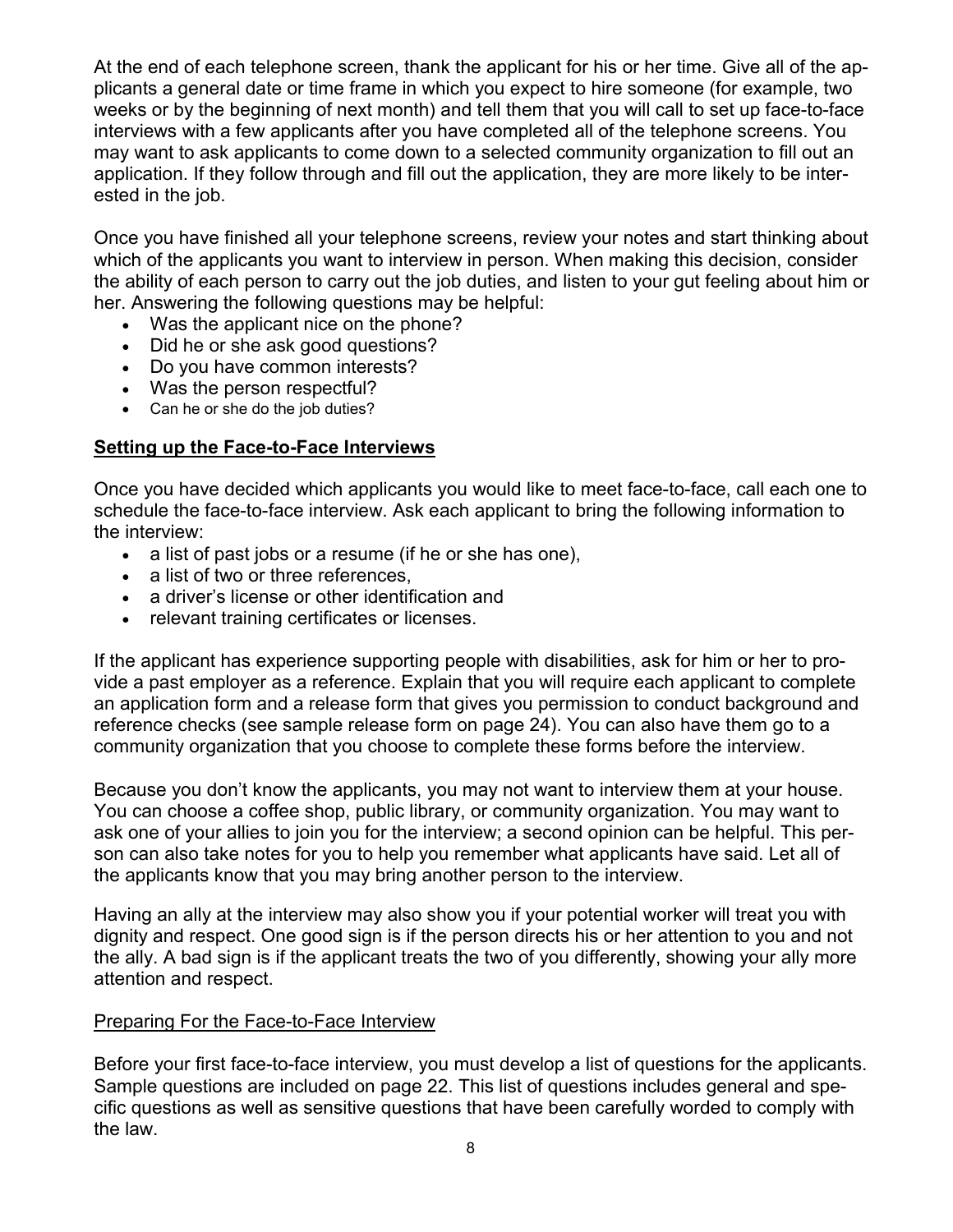Laws prohibit employers from asking some specific questions of job applicants. The purpose of these laws is to prevent employers from refusing to hire a job applicant because of non-jobrelated factors such as religion, race, color, national origin, age, sex, height, weight, marital status, or disability. You cannot use any of these factors in choosing a worker unless they relate directly to the job. For example, you can choose a female applicant over a male applicant because you are female and you will need help bathing or using the toilet.

Aside from these kinds of issues, you cannot use these factors as the basis for not hiring an applicant. That does not mean that you have to choose a worker because he or she has one of these factors. You can make your decision on another factor, such as that the person is allergic to your pets or that you don't think he or she is a good match for you.

When choosing questions, select some questions to determine whether the person has the ability and experience to perform the duties that you need and select other questions to determine whether you and the applicant would get along.

#### The Face-to-Face Interview

Make sure you are prepared for each face-to-face interview. Be ready with your list of questions to ask applicants. Bring the job description, a blank application, and a background/ reference check release form (sample forms are included on page 20). You may create your own forms or may use forms that your Supports Coordinator has.

When the applicant arrives, be friendly and make small talk to help him or her feel at ease. Ask the applicant to fill out the application and reference/background check release form. If the forms have already been filled out, give the applicant the job description to review while you look over the completed forms. If both you and the applicant have e-mail, consider emailing the job description and forms to him or her in advance to save time at the interview.

After reading their application, discuss the job description, hours, pay range/rate of pay and other benefits and your hopes regarding the position. Describe how important it is to show up as scheduled and on time. Explain that being involved in criminal activities or arriving at work drunk or under the influence of drugs are reasons for losing the job.

At the interview, you can both share information about the job and learn about the applicant. Encourage the applicant to ask questions and ask lots of questions yourself. Choose openended questions rather than yes or no questions. Use some of the sample questions or write your own questions.

The way a person answers a question is just as important as what he or she says. An interested person will ask questions, and be interested in all aspects of the job, not just the pay and hours they must work. Some positive signs to look for are that the applicant:

- answers the questions completely;
- maintains good eye contact;
- listens carefully to what you say.

Some applicants may be nervous about the interview, which can give you a false impression of them. Make sure you consider their answers as well as your feelings about them.

At the end of each face-to-face interview, thank the applicant and let him or her know that you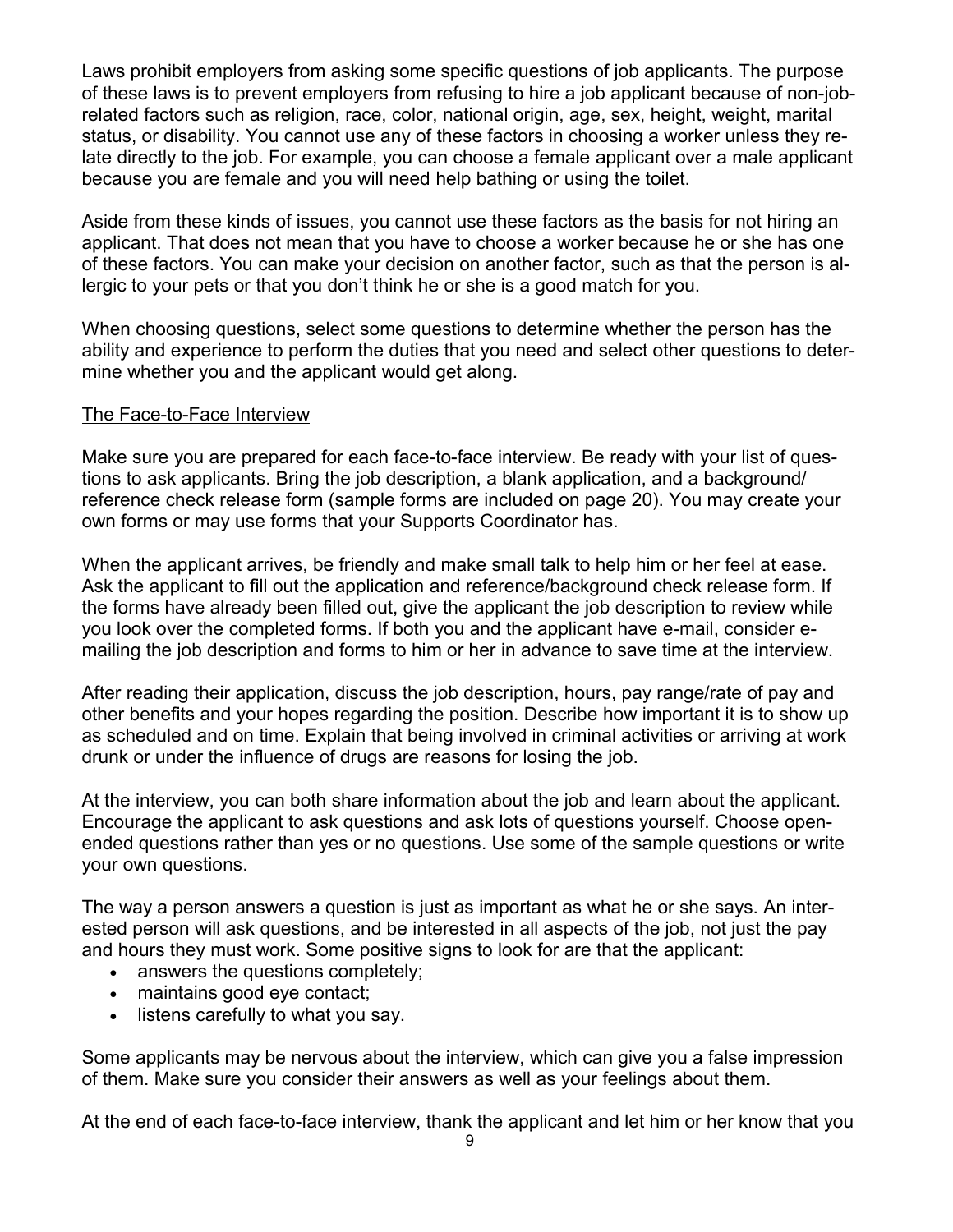will be making a decision soon and will contact all of the applicants with your decision. After you have chosen the most promising applicant(s), you are ready to conduct reference and background checks.

## **Step 4: Hire Your Workers**

## **Reference Checks**

References are persons, agencies or organizations that know the applicant either personally or professionally and can confirm his or her positive qualities. Asking an applicant for references is not enough. You must also contact the references to check the information that the applicant gave you. It is better to get references who are unrelated to the applicant. Checking references is a critical step that will provide you with important information about the applicant. When you call references, ask them to confirm the information that the applicant has given you on matters such as the tasks performed, length of employment, reasons for termination and salary. Speaking directly with former employers is better than accepting letters of recommendation. If an applicant gives you a letter of recommendation, ask for the person's phone number, so you can contact him or her directly.

If the reference confirms the information that the applicant gives you, you know that the applicant was honest with you. If the reference is an employer, be aware that most companies will only verify dates of employment, job title and tasks.

There are several questions that you can ask the applicant's references:

- How long have you known the applicant?
- What is the applicant's position with your company? What are his or her job responsibilities?
- What were your impressions of the quality of the work?
- Was the applicant reliable? Dependable? Courteous? Trustworthy?
- Were there any problems?
- Why is the applicant no longer working for you? Would you rehire this person?

## Background Checks

In addition to checking a person's references, it is important to do a background check to learn if the person has been convicted of any crime. Getting a background check is a simple process. For \$10, any private citizen can perform a background check on another persons by contacting the Criminal Justice Information Center (CJIC) at (517) 322-1956 or by e-mail at **CJIC\_applhelp@michigan.gov**. Non-profit organizations, like Arc chapters or Centers for Independent Living, can obtain background checks for free. Check with your supports coordinator to determine how he or she can help you get a background check on each applicant that you are hiring. Your fiscal intermediary may also be able to help.

If your worker will be driving you as part of his or her duties, you should also check his or her driving record. You can obtain a driving record from the Secretary of State's Office (517-322- 1624). You must provide all names used by the person (including maiden name), social security number, driver's license number and date of birth. There is a \$7 fee for the driving record. The driving record will show the person's last five years of driving history, including any tickets for speeding or driving under the influence (DUI). Consider whether the applicant's license has ever been revoked or suspended and whether there are an unusually large number of accidents.<br>
10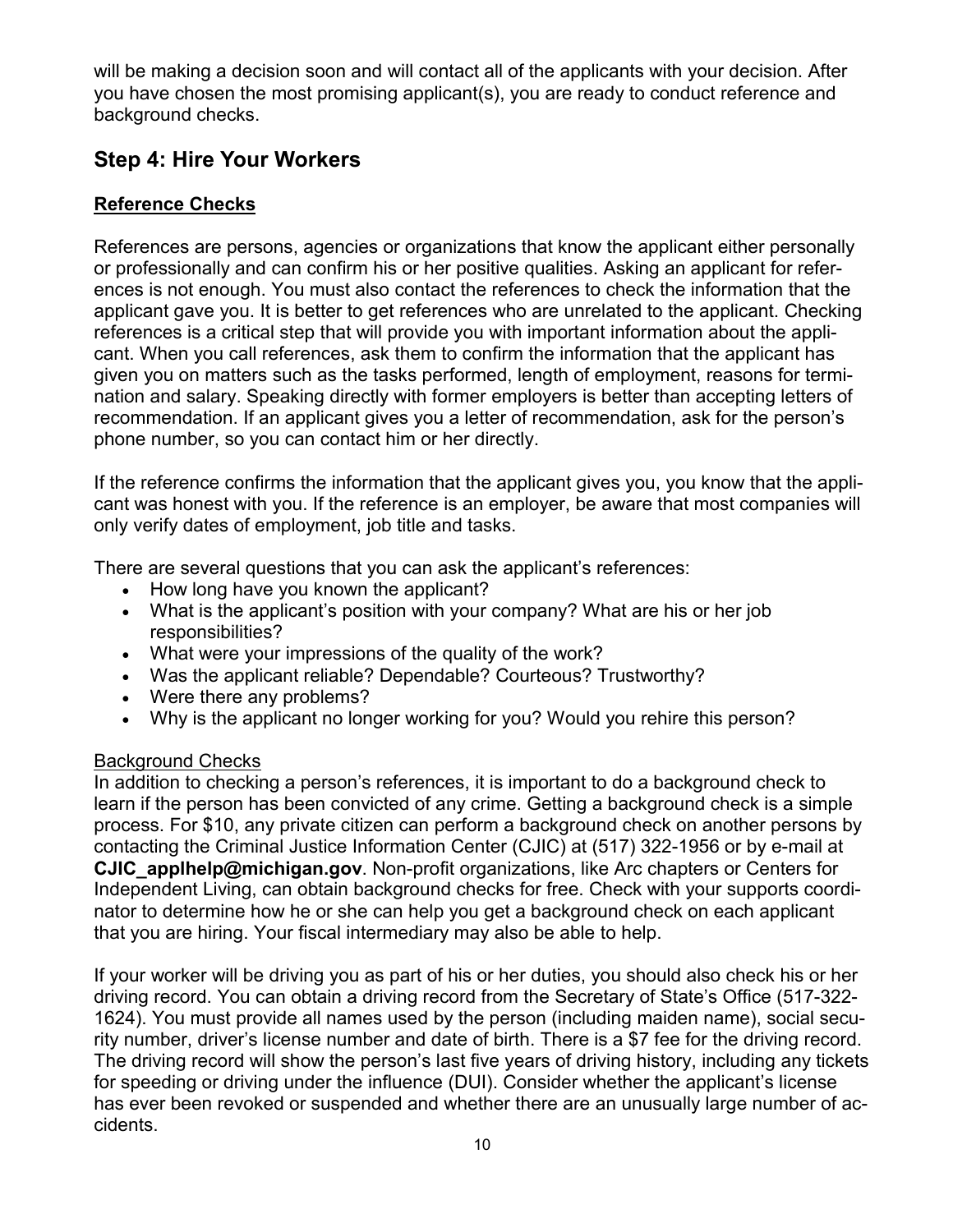## Choosing Among Applicants

Once you've finished all the face-to-face interviews and conducted background and reference checks, go through the same process you used to narrow the field after the telephone interviews. Ask yourself the following questions about each applicant:

- Can the applicant perform the tasks I need done?
- Is the applicant available when I need assistance?
- Does the applicant have a good work history?
- Was I satisfied with the applicant's answers? Why? Why not?
- How was his or her attitude? Positive? Eager? Willing to learn?
- Did I feel comfortable with him or her? Will we get along well?
- Is the applicant trustworthy?

Because of Medicaid provider requirements that apply to your worker, wait to make a job offer until the background check has been completed.

Experience and training are important, but your best applicant may be a person with a positive attitude and the ability to perform and learn the job tasks even though he or she may have limited experience.

After reviewing all your information and considering the above questions, the best applicant may be clear to you. If you need support right away, you may have to select someone who may not be a perfect match while you continue your search. But never settle for someone about whom you have serious questions or concerns, especially if you think your health or welfare could be at risk.

#### Make the Job Offer

Once you have identified whom you want to hire, call them to offer them the job. Review the job duties, wages and other benefits, how often they will be paid, their schedule, and when you would like them to start. Be clear about your expectations for the job. Describe any other house rules (for example, rules about smoking or playing music). If an applicant wants time to think about your job offer, set a date for him or her to give you an answer.

Once you have hired the worker or workers you need, call the other applicants to let them know you've made a decision. Thank them for their interest. Ask each applicant if you can keep his or her name on file in case you need someone when your worker is not available.

Most applicants will accept your decision without question, but some may want to know why they were not chosen. Tell the truth, the person you hired seems to be the best match for you. You do not have to tell them anything else.

## **Step 5: Understand Your Role As Employer**

As this may be your first time as an employer, your role and responsibilities are described more fully in this section. Don't let this list of responsibilities discourage you. You will have lots of support to make sure they happen.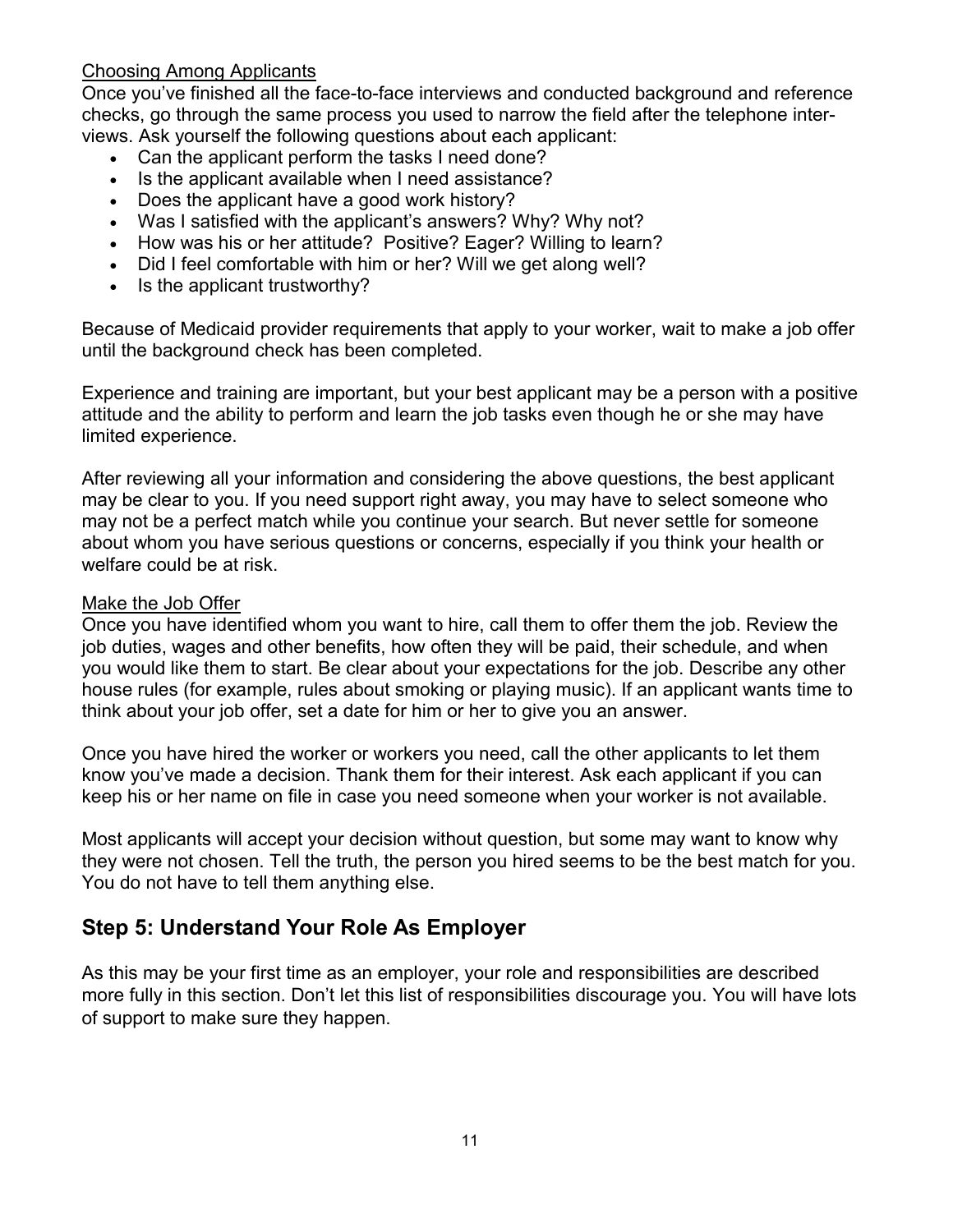## **Personnel Files**

As soon as you hire someone, the file you have been keeping on him or her becomes the personnel file. This file should include:

- the job description
- the application
- the background/reference check release form
- a copy of the references
- a copy of the background checks conducted
- a copy of the signed employment agreement
- government and tax forms provided by your Fiscal Intermediary
- the worker's time sheet or activity sheet/documentation
- a summary of the worker's withholdings (*This form will be provided by your fiscal intermediary and withholdings are described in this section*)
- general worker information including address, phone number and emergency contact information

## **The Role of the Fiscal Intermediary**

As an employer, you have many responsibilities. When you directly employ workers with funds in your individual budget, a fiscal intermediary (FI) handles many of those responsibilities for you. A fiscal intermediary is an independent legal entity that acts as the fiscal agent of the service agency to handle funds in the individual budgets and provide supportive services to assist people implement their plans. If you hire your own workers, you will be assigned a fiscal intermediary or may be able to choose among fiscal intermediaries if your service agency contracts with more than one.

The service agency transfers the funds in your individual budget to the fiscal intermediary. The fiscal intermediary works with you to implement your budget and handle your employer responsibilities. The fiscal intermediary may offer other supportive services to help you directly employ workers; in some areas, the service agency provides this support. Ask your FI or supports coordinator to determine which agency provides these support services in your area.

When you directly employ workers, the fiscal intermediary serves as your employer agent. The fiscal intermediary will make payments to your workers and any other providers with whom you contract only when you authorize it to do so. That means that the fiscal intermediary handles many of the legal and technical employer duties related to the withholding and payment of taxes and payment of unemployment insurance. While the fiscal intermediary performs these duties for you, you are not giving up your responsibilities as employer to make sure that these functions are handled properly. Therefore, these employer duties are described below so that you can better understand them.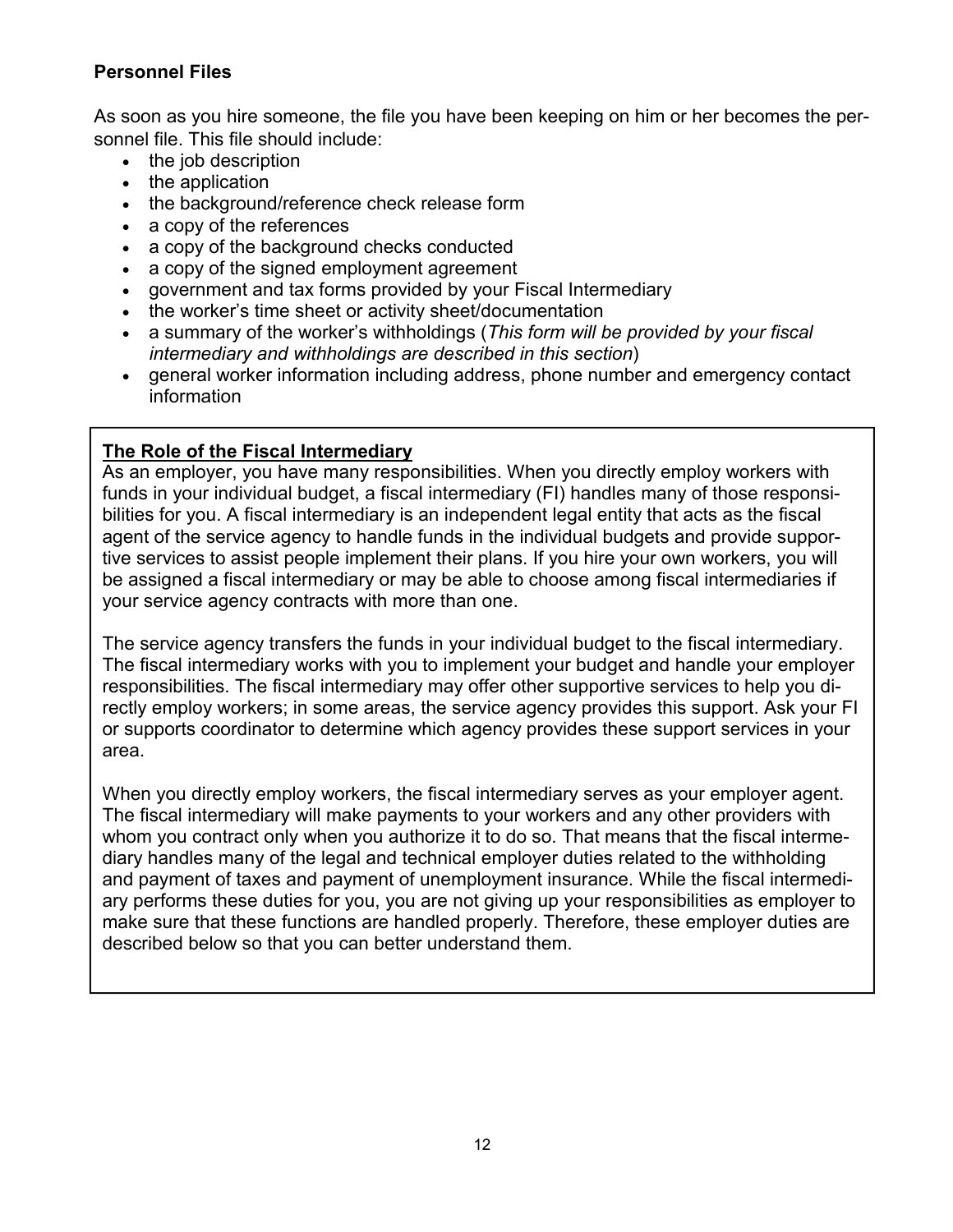## **Employer Responsibilities**

#### Employee vs. Independent Contractor

In the past, some people have tried to call their workers "independent contractors" to avoid some of the legal and tax requirements of employing workers. An independent contractor controls how and where a job is performed; an employee's work is directed by the employer (for example, the employer sets the work schedule). The law has clearly established that workers that provide services and supports to individuals with disabilities are employees, not independent contractors. If you treat your workers as independent contractors to avoid employer requirements, you could face severe penalties from the Internal Revenue Service.

## Verification of Employment Eligibility

Your worker must be legally able to work in the United States. To verify that your worker is a United States Citizen or non-citizen who can legally work in the United States, each worker must complete *form I-9, Employment Eligibility Verification*. Your fiscal intermediary will provide you with this form. You can also obtain it by calling the United States Immigration and Naturalization Service at 1-800-357-2099 or download the form from http://uscis.gov/graphics/ formsfee/forms/i-9.htm.

## State and Federal Income Tax

Income taxes are paid on worker income. In most cases, employers are required to withhold income tax from paychecks. However, you are not required to withhold federal or state income tax from wages of a "household employee" unless you have agreed to do so. Your workers are household employees. Even though you are not required to withhold income taxes, doing so can provide an important benefit to your worker(s). Your fiscal intermediary can calculate the correct amount to withhold, withhold it from the paycheck, and send it to the appropriate taxing authority.

## Social Security and Medicare (FICA) Taxes

Social Security and Medicare (FICA) Taxes pay for social security and Medicare benefits that people can access when they retire or if they become unable to work due to disability. As the employer, you must pay FICA taxes if you pay cash wages of \$1,000 or more to a single worker in any tax year. FICA taxes are 15.3 percent of wages paid. The worker and employer each pay half of the taxes. The employer must withhold the worker's portion and send it with the employers' portion to the Internal Revenue Service. Your fiscal intermediary will withhold these taxes from your employees' paychecks and send them to the Internal Revenue Service.

#### Unemployment Tax

The Federal Unemployment Tax (FUTA) and Michigan unemployment tax are used to compensate workers who lose their jobs. An employer is responsible for paying unemployment taxes if he or she pays \$1,000 in any quarter and must pay unemployment tax on the first \$9,000 paid to the worker in a year. Your fiscal intermediary will calculate and pay the appropriate unemployment taxes from the funds in your individual budget.

## Liability Insurance

As an employer, you are not required to have liability insurance, but having insurance can protect you in three ways:

• Insurance covers the costs and damage from a lawsuit if your worker or another person is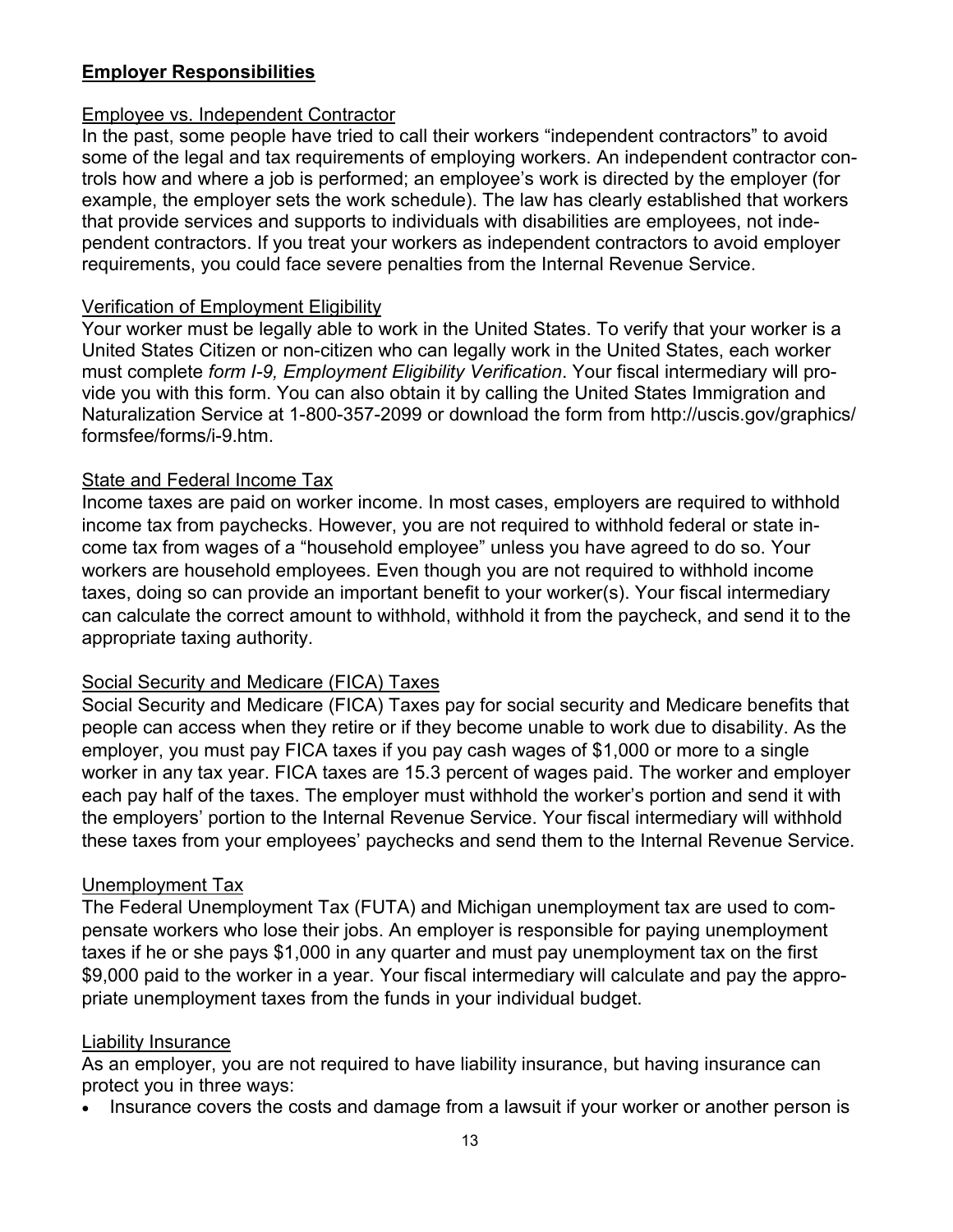injured in your home by you or by accident;

- It will pay medical costs not covered by health insurance if you are injured in your home by another person or by accident;
- It will cover the cost of replacing your property if it is damaged or destroyed by your worker or another person.

Check with an insurance agent or consult an agent about the cost of getting liability insurance and what the specific policy will cover. If you already have homeowners or renters insurance, that policy may cover some or all of the situations described above or your agent may be able to add coverage to your policy. Your allies and/or your fiscal intermediary can assist you with this task.

If the worker will be driving your car, you will need to provide a copy of the worker's driver's license to your insurance agent. If you require the worker to use his or her own car to run errands or transport you, check to see if he or she has the required car insurance coverage.

#### Worker's Compensation Insurance

If you employ a worker who is not related to you in your home, you are responsible for purchasing worker's compensation insurance if the worker works more than 35 hours per week for more than 13 weeks per year. If you have three or more workers, all of the workers must be covered even if they work part-time. Worker's compensation does not cover relatives, which generally includes your parents, children, or spouse. More distant relatives may need to be covered. Worker's compensation may provide payment for lost wages and medical and rehabilitation costs if a worker is injured during employment. Worker's compensation is good for you as an employer because it limits your liability. Your fiscal intermediary can help you purchase required worker's compensation insurance.

#### Labor Laws

In addition to the non-discrimination requirements described in Step 3: Screen and Interview Applicants, there are other state and federal labor laws that apply to employment. Since your workers must be at least 18, the restrictions on employing minors are not discussed in this book. Both state and federal law require that workers be paid a minimum wage. Generally, workers that work over 40 hours per week are entitled to compensation at one and a half times their regular rate. However, your workers may be exempt from overtime pay; ask your supports coordinator or ally to help you with your schedule to ensure that workers don't work too much.

#### Employment Agreements

To avoid any misunderstandings, you must have an employment agreement with each worker you hire. In the employment agreement, include all tasks and duties that your worker will perform and the rate of pay and other benefits of employment. The wages that you can pay may be set out in your individual budget. You may not be able to set your own rate.

Most employment arrangements are at-will, which means that you can fire your worker or your worker can quit at any time. You can request, but not legally require, that your worker gives you one or two weeks notice if he or she decides to leave.

Both of you should sign and date two copies of the agreement so that you each have a copy. A sample agreement is provided on page 25.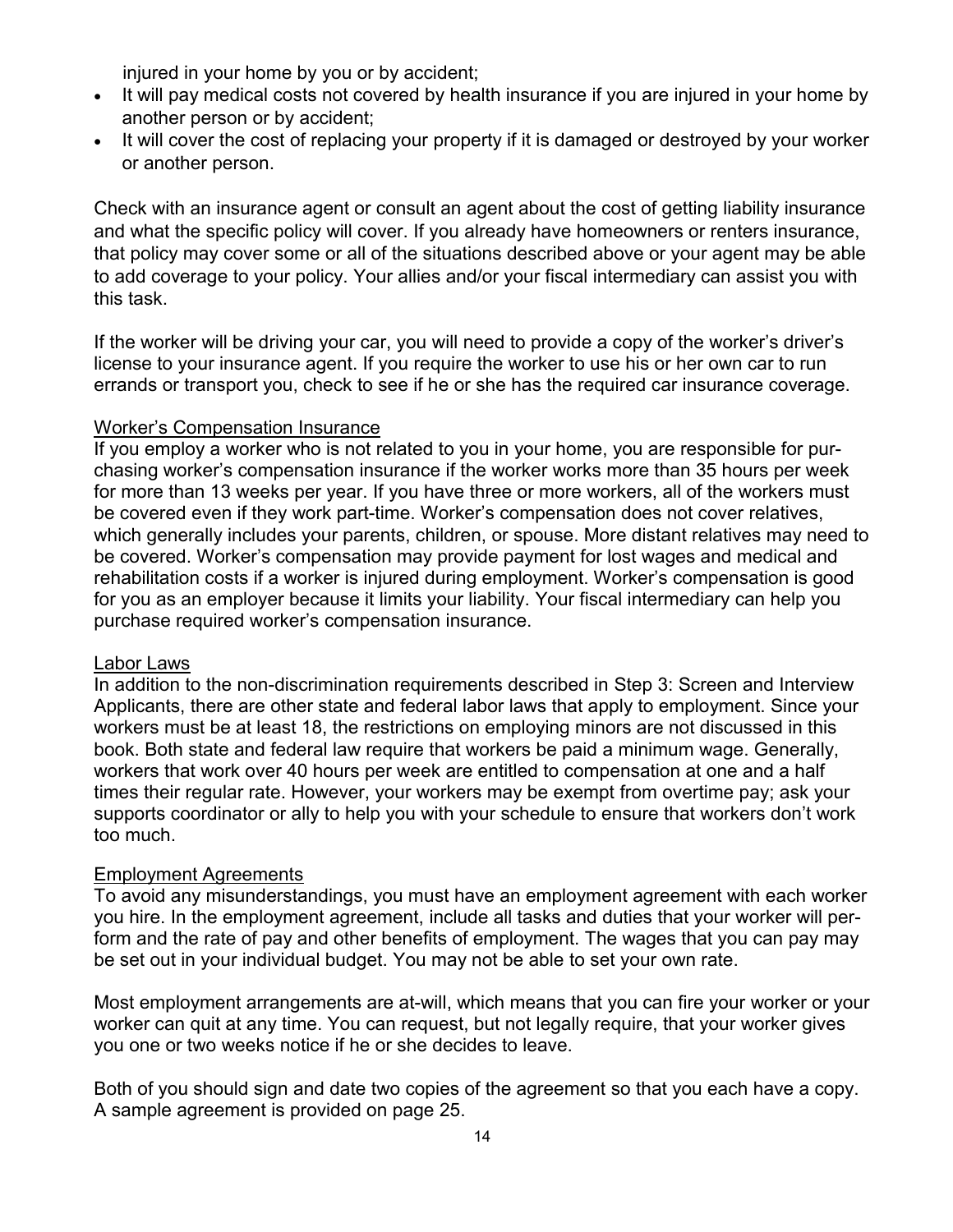This agreement should cover the following items:

- Duties: use the job description or a list
- Work schedule: include your policy for not showing up and arriving late as well as days off, holidays and vacation
- What your worker needs to do to respect your privacy
- Pay and benefits
- Whether the person can use your personal items including your phone and your food
- Rules regarding smoking, eating your food, alcohol use, swearing and attitudes

Your worker must also sign a Medicaid Provider Agreement with the service agency. The Medicaid Provider Agreement assures that your worker meets the Medicaid requirements. Your fiscal intermediary can help you make sure that both the employment agreement and Medicaid Provider Agreement are completed and can keep copies of these agreements. A sample employment agreement is provided in this book.

## **Using a Provider Agency**

Instead of hiring workers directly, you can contract with a provider agency to manage your support. Many agencies offer a variety of supports, ranging from personal care to job coaching or housekeeping activities. The main advantage of hiring through a provider agency is that the agency is responsible for sending a back-up worker if your regular worker is unavailable. This factor may be important if you need your worker to help you get out of bed or dressed for work. Even if you hire your own workers, you can contract with an agency to provide back-up support when you need it.

When you hire an agency to provide workers, the agency, as the employer, has the responsibility of hiring and managing workers and handles all of the employer duties. This arrangement means that you do not have to deal with the paperwork and details of hiring and employing a worker. It also means that you may not have a choice of who your workers are, and you may not be able to discipline or fire your workers directly; the agency will do this. You should, however have the option of using different workers if the worker they send does not meet your needs.

When considering use of a provider agency, contact several prospective agencies to learn how they operate and how much they cost. Hiring your workers through a provider agency will likely be more expensive than hiring your worker directly and the worker may be paid less. Some of the cost goes toward administrative fees including worker's compensation and liability insurance. It may also go to pay for health insurance or other benefits for your workers.

When you contact agencies, make sure you ask about their policies, procedures and costs. Can you choose your workers? How do you make a complaint about a worker? What can you do when a worker is not working out?

If you hire a provider agency to provide your support and have a problem that the agency will not solve, contact your supports coordinator for assistance.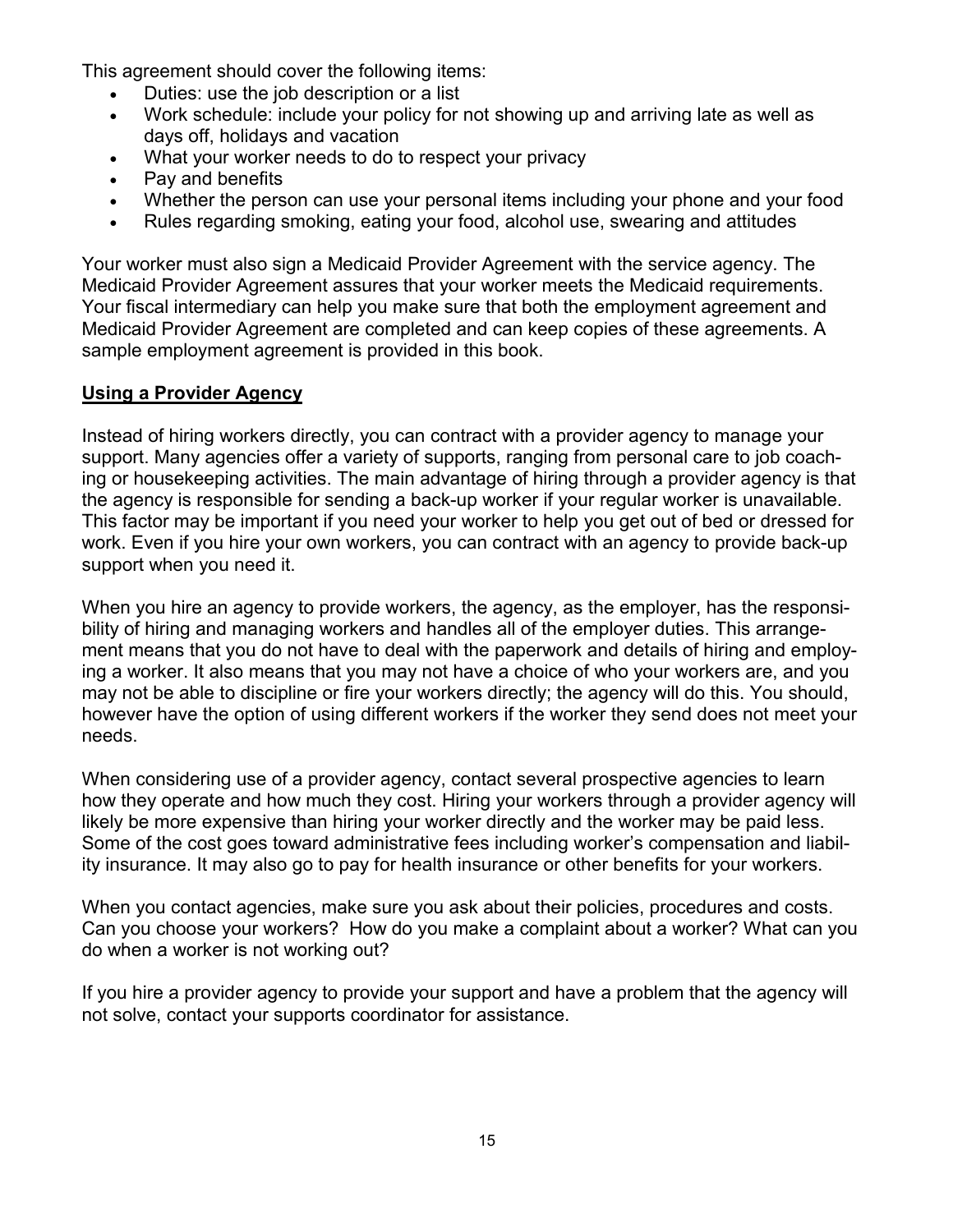## **Agency with Choice**

Agency with Choice is a type of provider agency that supports you to effectively hire and manage support workers yourself.

In the Agency with Choice model, you and the agency share the employer duties. The agency handles many of the legal and technical employer duties. But you are the managing employer. You recruit, hire, supervise, and, if necessary fire, your own worker(s). The agency can provide you with as much support as you request with these tasks; for example, the agency can help you recruit and interview potential workers. However, the agency cannot interfere with your authority as the managing employer. You and the agency enter into a threeparty agreement with each support worker that describes the duties and responsibilities of each party.

The Agency with Choice's duties include paying your workers, withholding income and other taxes for your workers, making payment directly to appropriate government agency, and providing employee benefits such as health insurance.

You can choose any worker that meets the provider requirements. You are free to hire eligible friends or family members or can recruit workers through word of mouth, advertisements or other means. You cannot hire your legal guardian or a relative who has legal responsibility for you (such as your spouse). You set the terms and conditions of employment, determine the hours and job duties, and authorize payment by the agency to the worker by signing timesheets.

## **Step 6: Train and Manage Your Worker**

When you hire a worker, you must immediately establish that you are the boss. The quickest and most effective way to do so is to talk with the worker in a clear, respectful and professional manner. You should respectfully direct your workers' activities, rather than asking them for favors or making demands. This manner will establish you as the employer and is more likely to lead to a successful relationship between you and your worker.

As the employer, you have the right to have tasks done in the way you want them done. You also must address any issues or problems that come up. When you hire a worker, set up the worker's schedule and tell him or her the importance of showing up as scheduled and arriving on time. Describe how it will affect your day if your worker is late or does not show up. Let the worker know what to do if he or she is sick or can't make it because of bad weather. You also should discuss what the worker should do and whom the worker should contact if you have an emergency.

Be sensitive to issues related to culture or religion. Your worker may come from a different background, culture, or religion or simply have different values or preferences. Being different does not mean that either of you are wrong. While you need to be sensitive to your worker's differences, you have the right to have tasks done the way you want them done.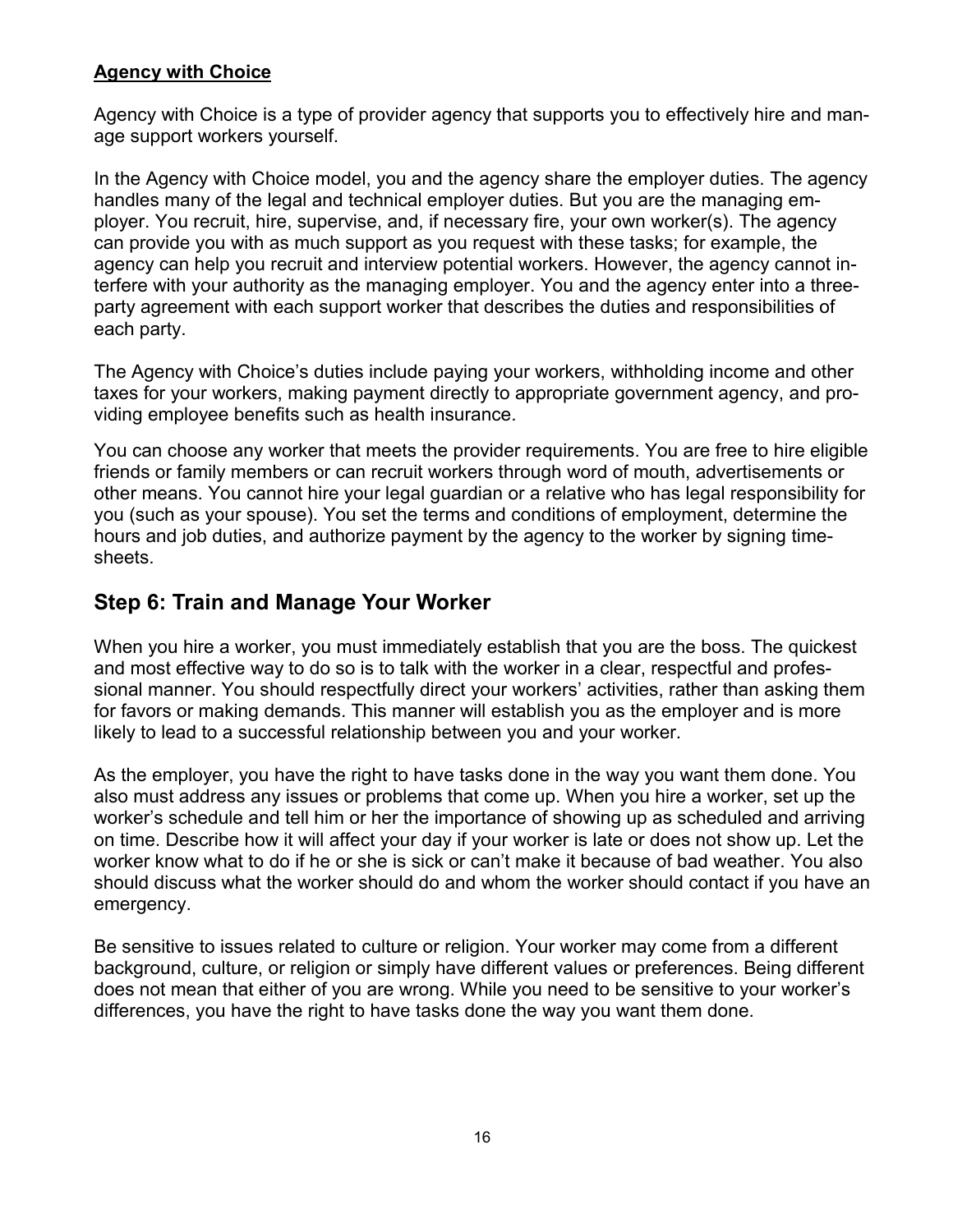## **Train Your Worker**

While you are training your worker, describe the tasks in detail both verbally and in writing. Consider creating one or more lists of specific job tasks. Write out each task briefly in the order that the tasks are to be done. Include details such as where the task is performed and any supplies needed. Go through the list with your worker and give him or her a copy. Keep another copy where the worker will be working. You can put the lists away and take them out only when needed.

Use the checklist to discuss your expectations in detail; describe how you want tasks performed and make clear that your disability may require that tasks be done in a specific way. If possible, it may be helpful to show a new worker how tasks are to be performed. Plan on training your worker over several days. Do not expect him or her to remember the job tasks after going through them with you just once. It will take time for you to explain how you want things done and for your worker to get comfortable doing things the way you want them done.

In addition to training your worker on the specific job duties, your worker must be trained in universal precautions, first aid and CPR. Ask your supports coordinator about different possibilities for training.

#### Trust Issues

The relationship between you and your worker is personal in nature. You must decide whether you want to have a purely professional relationship or a relationship that is both professional and social. Do not let your friendship with your worker interfere with your professional relationship.

You are inviting your worker into your home, where he or she might have access to your possessions, money and medications. There are a number of precautions you can take to safeguard your belongings. The first precaution is to screen workers thoroughly: perform background checks and check with references to determine if applicants are trustworthy.

#### Handling Money

If you need help handling money, it's better to get that help from someone other than your worker, such as a family member or a trusted friend. Having your worker handle your money can cause problems for both of you. You risk having money stolen and your worker risks being accused of theft.

If you sometimes need to have your worker handle money, use the following guidelines:

- Avoid letting your worker write checks or withdraw money for you.
- Never let your worker use your credit card.
- If you ask your worker to take money from your wallet or purse to make a purchase for you, always observe him or her, record the amount taken in a note and sign the receipt when the worker returns with the purchase and change.

If you ask your worker to write checks, document when, why, and the amount of each check. Keep a written record that you both sign. Make sure that your worker has a signed document explaining why checks are written to him or her, in case someone questions it later.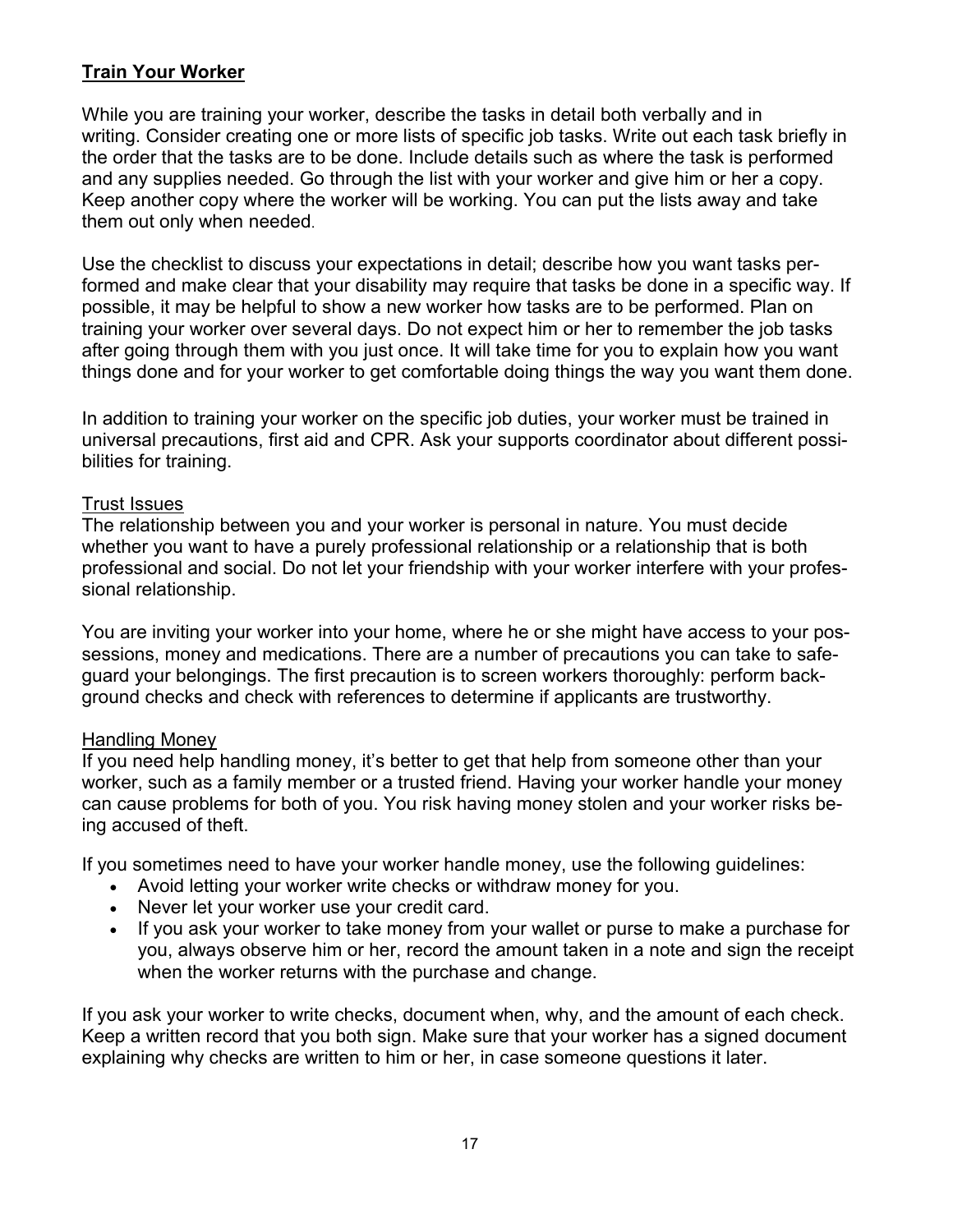## **Precautions You Can Take to Protect Your Assets and Yourself**

The following are other precautions you and your allies can take:

- Consider having your benefits payments or paychecks deposited directly into a bank account. If you use a representative payee for your SSI or SSDI benefits, do not make your worker your representative payee.
- Lock up or put away personal papers in a filing cabinet, safety deposit box or a safe.
- Pick up and go through the mail yourself or ask someone other than your worker to do so. Consider using a post office box to make sure that your workers do not have access to your mail.
- Do not give workers your ATM cards and PIN numbers.
- Review your bank and credit card statements every month, and at least once a year request a credit report from one of the three major credit bureaus:
	- Equifax (800) 525-6285;
	- Experian (888) 397-3742 or
	- Transunion (800) 680-7289 or

## online at **annualcreditreport.com**.

You can obtain one free credit report from each of these companies every year.

- Keep track of your medication or ask your one of your allies to do so.
- Do not lend your worker your property for his or her own personal use.
- Be sure to get your key back when a worker quits or is fired, and consider changing your locks.
- Check the phone bill each month for unauthorized calls. Consider blocking expensive calls (such as 900-Numbers or long distance) from your phone.
- Never add the worker's name to savings, checking, charge accounts or any other documents.

## **Communication**

The first step in successful communication with your worker is to establish your authority as employer from the beginning. This authority means that if you are not happy with something, you have the responsibility to change or fix it. Similarly, if you think that your worker is unhappy with something, it is your responsibility to address the situation and work with him or her to solve the problem.

Tell your worker when he or she does something well and identify any problems when they are small so that they do not grow. Be specific when giving feedback. "Great job" does not have much meaning. Instead, describe how you really liked the way a task was done.

Remember that you have the right to direct how your worker provides you with support. If your worker does something the wrong way, explain how the task was performed incorrectly and give specific instructions about what needs to be done differently. When giving feedback to correct the way your worker does something, speak calmly. Be clear, respectful and honest. If you need to express negative feelings, criticize your worker's behavior and not your worker. Do not be mean or rude. Use eye contact and listen to your worker's concerns. Work together to find a solution that satisfies both of you, but remember that you have a right to have your support provided in the way that you want.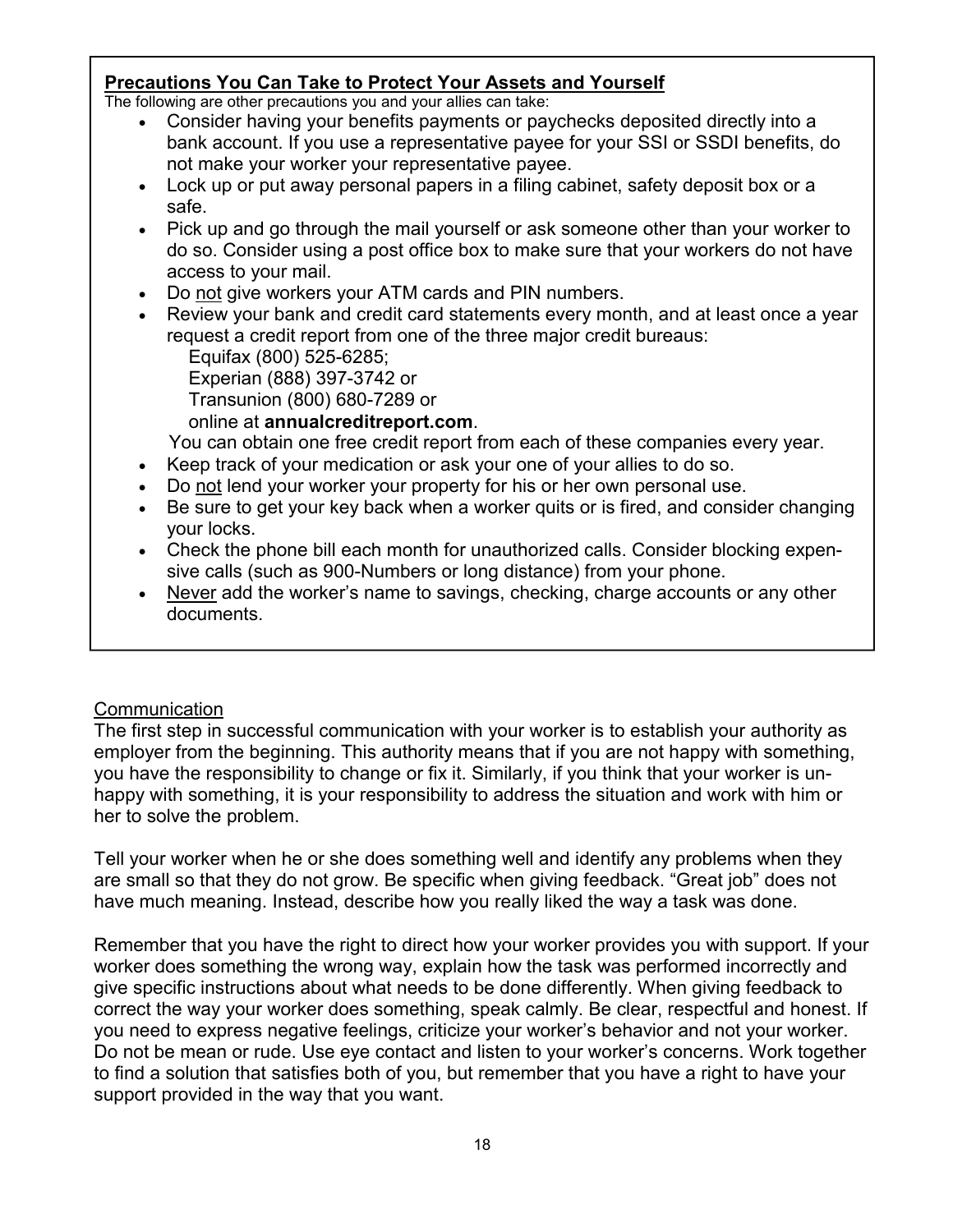## **Performance Reviews (Letting Your Worker Know How He or She is Doing on the Job)**

When you hire a worker, set up a plan to review how your worker is doing. This review will give you and your worker an opportunity to discuss how tasks are done in detail and address any ongoing issues. By setting it up in advance, the worker will know that it is not punishment. At the review, talk about training that may be needed. Ask your supports coordinator about the training available in your area. This review does not replace ongoing feedback.

#### Firing a Worker

Nobody likes to fire a worker, but you may find yourself in a situation where your only choice is to let one of your workers go.

The best way to avoid having to fire a worker is to begin dealing with an issue when it first arises. Set aside time to sit down in a quiet place and make sure your worker understands how serious the problem is and how it affects you and your activities. Describe the problem and the solution you want. Be open to your worker's ideas about how to solve the problem, but remember that you make the final decision about how your worker does the job duties.

There may be times when you need to fire a worker immediately for reasons such as theft, threatening or abusive behavior, or the use of drugs or alcohol. If you need to fire worker, ask one of your allies to be with you during the actual firing. Your ally will provide you with support and ensure that the worker does not accuse you of saying or doing things that you did not say or do.

If you suspect your worker stole something from you, ask him or her so that you get his or her side of the story. If you are certain about the theft or if your worker engages in abusive behavior toward you, call the police. Abusive behavior includes touching you inappropriately, hitting you, neglecting your needs, calling you names, yelling at you or doing other things that make you uncomfortable. If you are afraid that the personal assistant will harm you, let the police know. In addition, call your supports coordinator and your allies.

Some people let petty thefts go on because they are afraid of losing their workers and not being able to find replacements. Difficulty in finding a worker is not a valid reason for staying in an abusive situation. Instead, try to have enough regular employees, many people in your backup plan, and friends you can call so that the loss of one worker will not cause your entire support system to fall apart. Remember that you can ask your allies, family, friends and supports coordinator for assistance.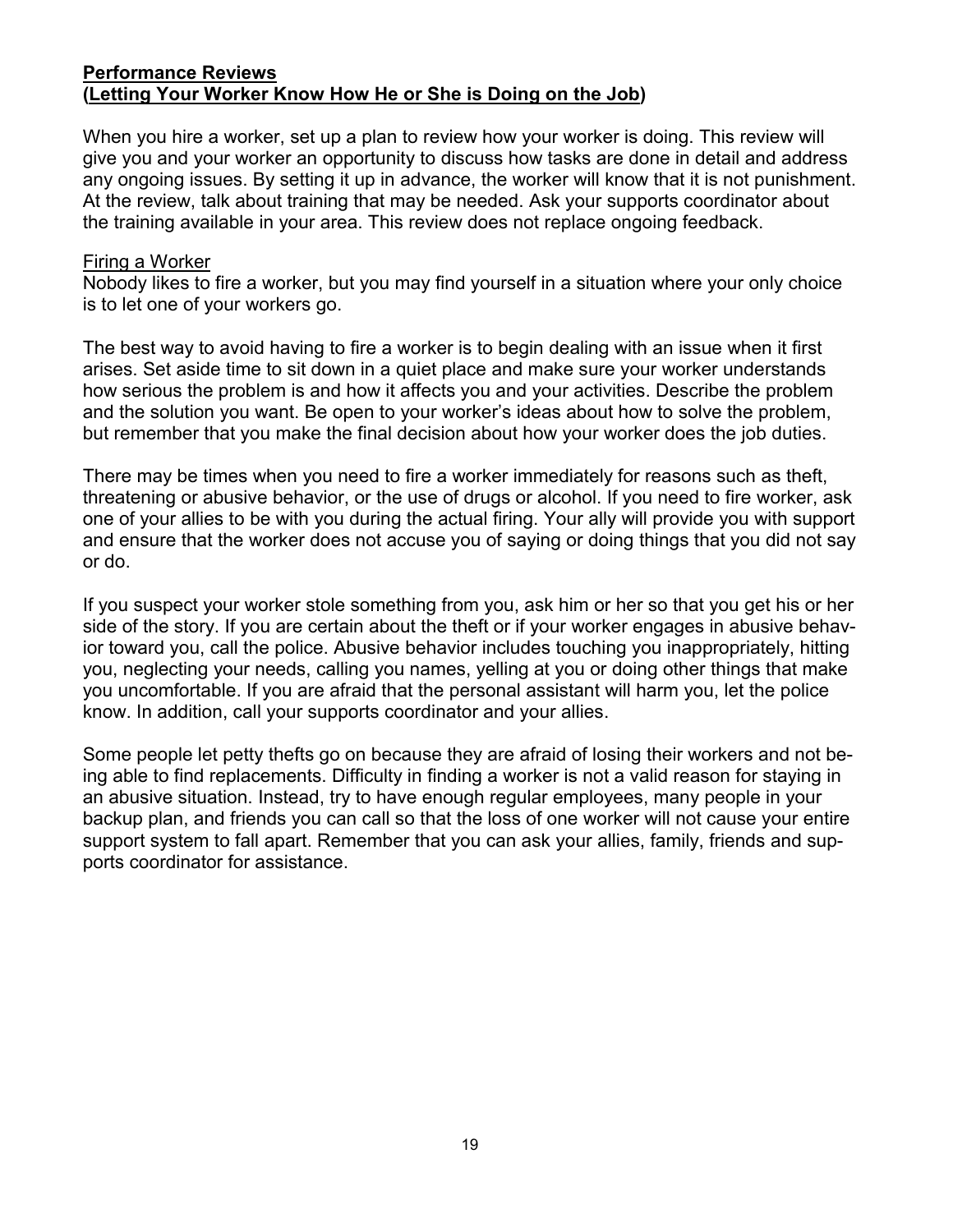## **Sample Job Descriptions/Advertisements**

#### Sample #1

Part-time female assistant: for active young woman with a disability. Assistance with grooming, housework and accessing the community. Flexible hours. Call 555-1111.

#### Sample #2

Seeking peer support for young man with disability. Worker will help access community services and activities and provide support. Excellent opportunity for someone who wants to share his experience with disability. \$10 per hour. Can work around your schedule. Call 555-1111.

#### Sample #3

Female personal care attendant for woman with a disability—Mon, Wed, Fri, Sat, 7-9:30 a.m. \$8.50 per hour. Will train. Call 555-1111.

#### Sample #4

Looking for responsible individual to accompany a young man with a disability to various community activities 1 to 2 times a month.

- Must have reliable transportation
- Must be interested in having fun
- Must enjoy going to community festivals, movies, video arcades, the mall, museum and other local hot spots
- Must be 18 or older
- References and background check required

Pay is \$9.00 per hour. To setup an interview, call 555-1111.

#### Sample #5

Seeking individual to help young woman with disability to help get access and coordinate community participation including transportation to and from appointments, recreation activities and employment. Assist woman to navigate services and supports including service array, consumer rights, and grievance procedures. Flexible Hours and Good Pay. Call 555-1111.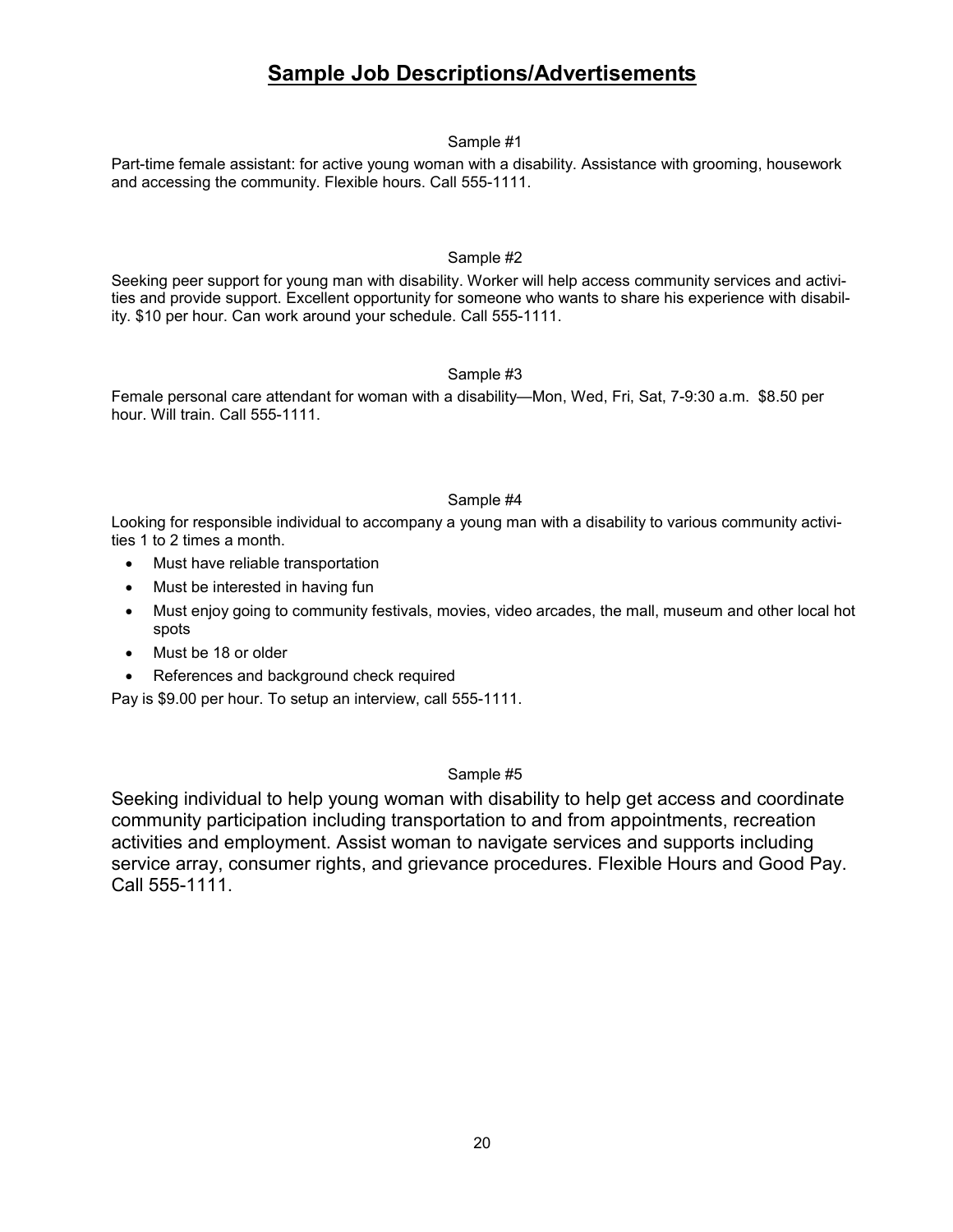## **Job Description Worksheet**

Write a brief description of tasks your worker will be expected to perform. Use only the categories that you need and ignore the rest.

Recreation/Leisure/Exercise

Community Participation (such as help finding and accessing activities in the community that interest you)

Help with Getting Government Benefits (such as services and supports, Social Security benefits or rehabilitation services)

Household Tasks (housekeeping, shopping, laundry, meal preparation)

Transportation (to medical appointments, grocery shopping or community activities)

Employment Support (such as job coaching)

Peer Support

Personal Care (such as dressing, bathing, transferring, eating)

**Other** 

Hours/Schedule

Pay Rate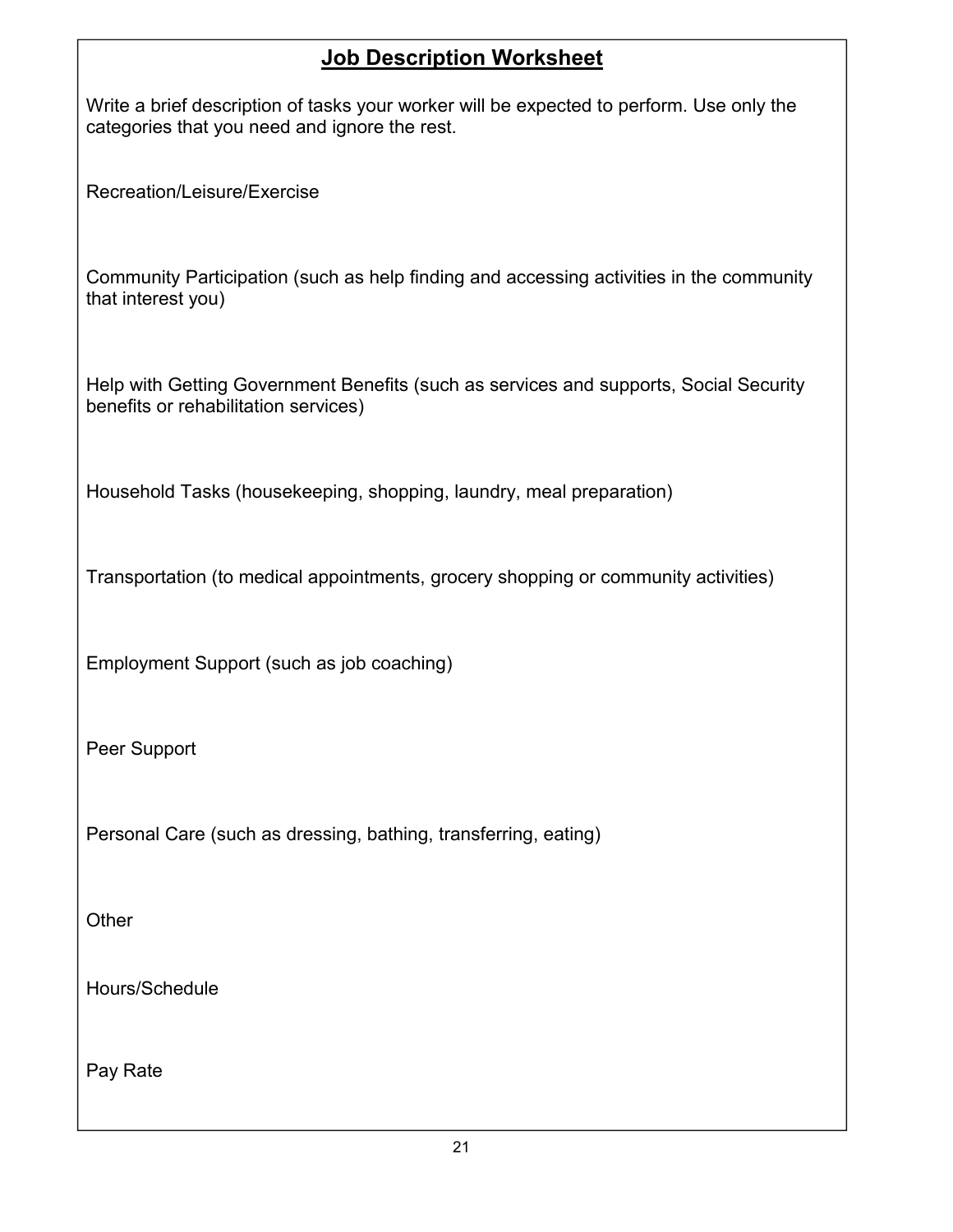## **Sample Interview Questions**

## **General Questions**

- Why are you interested in this kind of work?
- What kind of special training do you have?
- Can you drive? Can you operate my van? Would you be willing to drive me when I need to go somewhere? Do you have car insurance?
- Are there any problems with the days or hours that I need you to work?
- Can you work on weekends or holidays?
- How much will you need to be paid? Are you willing to work for \$\_\_\_\_\_\_\_\_\_\_\_\_\_\_\_\_
- Would you agree to a trial period for training and to see if we get along?
- Can you tell me about yourself?
- Do you have experience doing any of these tasks?
- Where else have you worked?
- Do you have reliable transportation?
- How long do you plan to stay on the job? Will you provide two weeks notice before quitting?
- Why did you leave your last job?
- What did (or do) you like and dislike about your last (or current) job?
- If there are gaps between jobs, why?
- Are you currently working? Where? How long have you worked there?
- Are you looking for temporary or permanent work?
- Why did you answer my ad instead of others you may have seen?

#### **Specific Questions**

The following questions are related to qualities specific to persons. These questions are important because it is often the small day-to-day details that can make or break an arrangement. Use them as examples to develop your own questions specific to your life, needs or preferences.

- Do you mind being around someone who smokes or drinks?
- Will it bother you to work around a cluttered house?
- Are you allergic to smoke or pets?

#### **Sensitive Questions**

Employers are not allowed to make hiring decisions on the basis of non-job-related factors such as religion, race, color, national origin, age, sex, height, weight, marital status, or disability. Therefore, you need to be careful about how you ask certain questions. The following questions are examples of questions that you can ask and the reason why you should ask the question that way.

| Question                                                                  | Reason You Need to Ask the Questions in a Specific Way                                                                                                                                |
|---------------------------------------------------------------------------|---------------------------------------------------------------------------------------------------------------------------------------------------------------------------------------|
| Are you 18 years of age or older?                                         | You can only ask about age to determine if someone is of legal age.                                                                                                                   |
| Have you ever been convicted of a<br>  crime? What? Where? When?          | You cannot make an inquiry into arrests that did not result in convic-<br>tion, but you can ask whether there are any felony charges pending<br>against the person.                   |
| Is there anything in the job descrip-<br>tion that you can't or won't do? | You can't ask if the person has a disability. This ban means that you<br>cannot ask if someone receives support services or takes medica-<br>tion for a physical or mental condition. |
| Would you ever need to bring some-<br>lone to work?                       | You can't ask if someone is married or has children, but this ques-<br>tion is directly related to job performance.                                                                   |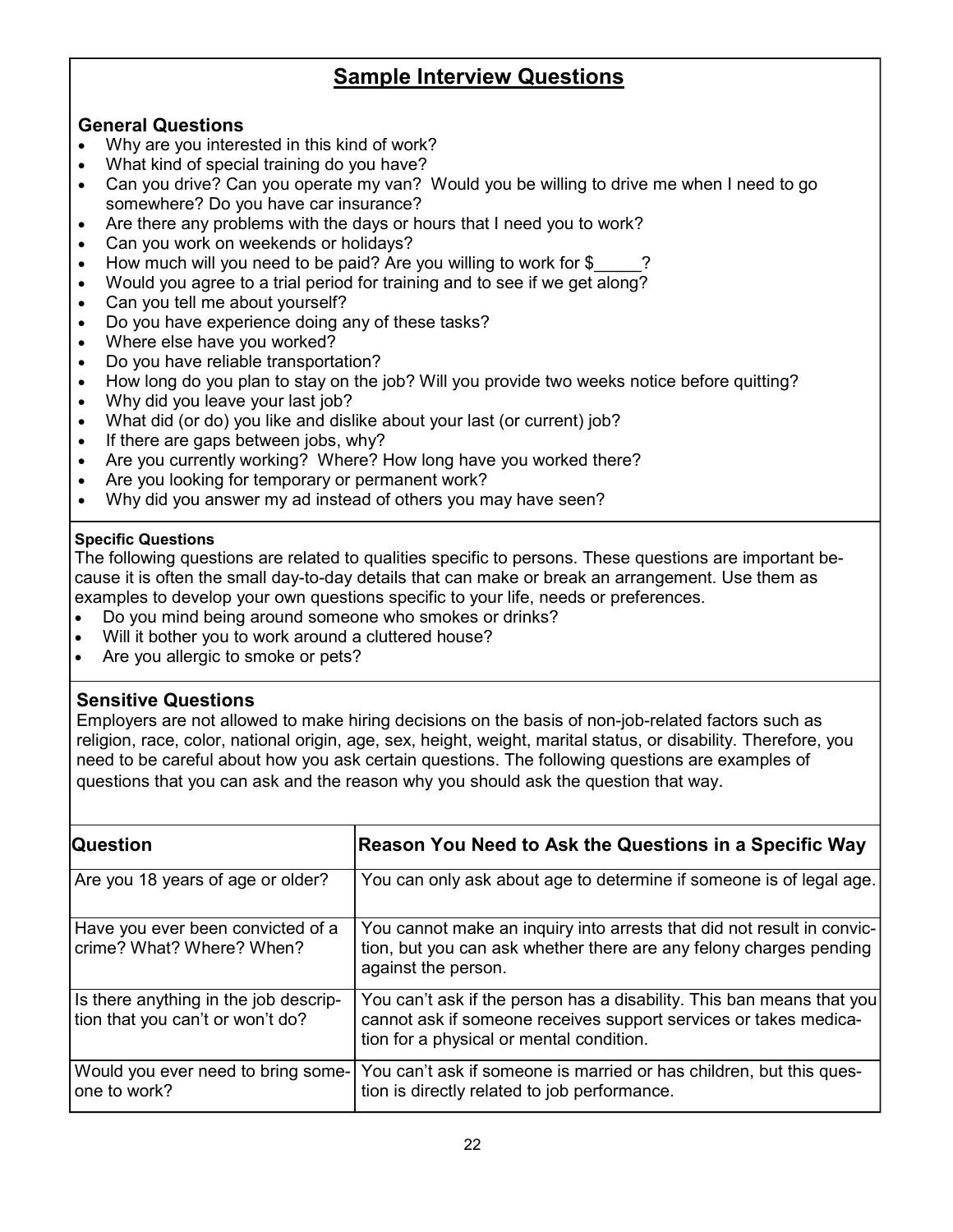# **Sample Application for Employment**

| <b>Name</b>                              |              |                                 |                     |                                                                     |    |    |                              |                           |                           |
|------------------------------------------|--------------|---------------------------------|---------------------|---------------------------------------------------------------------|----|----|------------------------------|---------------------------|---------------------------|
| <b>Address</b>                           |              |                                 |                     |                                                                     |    |    |                              |                           |                           |
| City                                     | <b>State</b> |                                 |                     | Zip                                                                 |    |    | <b>Phone Number</b>          |                           |                           |
| Are you a US Citizen                     | $Yes$ No     |                                 |                     | If no, give Alien Registration Card or Work Permit<br><b>Number</b> |    |    |                              |                           |                           |
| <b>Highest Education Level Completed</b> |              |                                 |                     |                                                                     |    |    |                              |                           |                           |
| <b>Certifications, Licenses, CPR</b>     |              |                                 |                     |                                                                     |    |    |                              |                           |                           |
| <b>Other Training/skills:</b>            |              |                                 |                     |                                                                     |    |    |                              |                           |                           |
|                                          |              |                                 | <b>Work History</b> |                                                                     |    |    |                              |                           |                           |
| <b>Name and Address of Company</b>       |              |                                 | <b>From</b>         | To                                                                  |    |    | <b>Reason for</b><br>Leaving | <b>Name of Supervisor</b> |                           |
|                                          |              | Mo                              | Yr                  |                                                                     | Mo | Yr |                              |                           |                           |
|                                          |              |                                 |                     |                                                                     |    |    |                              |                           |                           |
|                                          |              |                                 |                     |                                                                     |    |    | Describe the work you did:   |                           |                           |
|                                          |              |                                 |                     |                                                                     |    |    |                              |                           |                           |
| <b>Telephone Number</b>                  |              |                                 |                     |                                                                     |    |    |                              |                           |                           |
|                                          |              |                                 |                     |                                                                     |    |    | <b>Reason for</b>            |                           |                           |
| <b>Name and Address of Company</b>       |              |                                 | From                | To                                                                  |    |    | Leaving                      |                           | <b>Name of Supervisor</b> |
|                                          |              | Mo                              | Yr                  |                                                                     | Mo | Yr |                              |                           |                           |
|                                          |              |                                 |                     |                                                                     |    |    |                              |                           |                           |
|                                          |              |                                 |                     |                                                                     |    |    | Describe the work you did:   |                           |                           |
|                                          |              |                                 |                     |                                                                     |    |    |                              |                           |                           |
| <b>Telephone Number</b>                  |              |                                 |                     |                                                                     |    |    |                              |                           |                           |
|                                          |              |                                 |                     |                                                                     |    |    |                              |                           |                           |
| <b>Name and Address of Company</b>       |              |                                 | <b>From</b>         | To                                                                  |    |    | <b>Reason for</b><br>Leaving | <b>Name of Supervisor</b> |                           |
|                                          |              | Mo                              | Yr                  |                                                                     | Mo | Yr |                              |                           |                           |
|                                          |              |                                 |                     |                                                                     |    |    |                              |                           |                           |
|                                          |              |                                 |                     |                                                                     |    |    | Describe the work you did:   |                           |                           |
|                                          |              |                                 |                     |                                                                     |    |    |                              |                           |                           |
| <b>Telephone Number</b>                  |              |                                 |                     |                                                                     |    |    |                              |                           |                           |
|                                          |              |                                 |                     |                                                                     |    |    |                              |                           |                           |
| <b>Days/Hours Available</b>              |              | <b>Beginning Time Available</b> |                     |                                                                     |    |    | <b>Ending Time Available</b> |                           | <b>Hours</b>              |
| <b>Monday</b>                            |              |                                 |                     |                                                                     |    |    |                              |                           |                           |
| <b>Tuesday</b>                           |              |                                 |                     |                                                                     |    |    |                              |                           |                           |
| Wednesday                                |              |                                 |                     |                                                                     |    |    |                              |                           |                           |
| <b>Thursday</b><br><b>Friday</b>         |              |                                 |                     |                                                                     |    |    |                              |                           |                           |
| <b>Saturday</b>                          |              |                                 |                     |                                                                     |    |    |                              |                           |                           |
| <b>Sunday</b>                            |              |                                 |                     |                                                                     |    |    |                              |                           |                           |
| <b>Total Hours</b>                       |              |                                 |                     |                                                                     |    |    |                              |                           |                           |
|                                          |              |                                 |                     |                                                                     |    |    |                              |                           |                           |
| Date <b>Date</b>                         |              |                                 |                     |                                                                     |    |    |                              |                           |                           |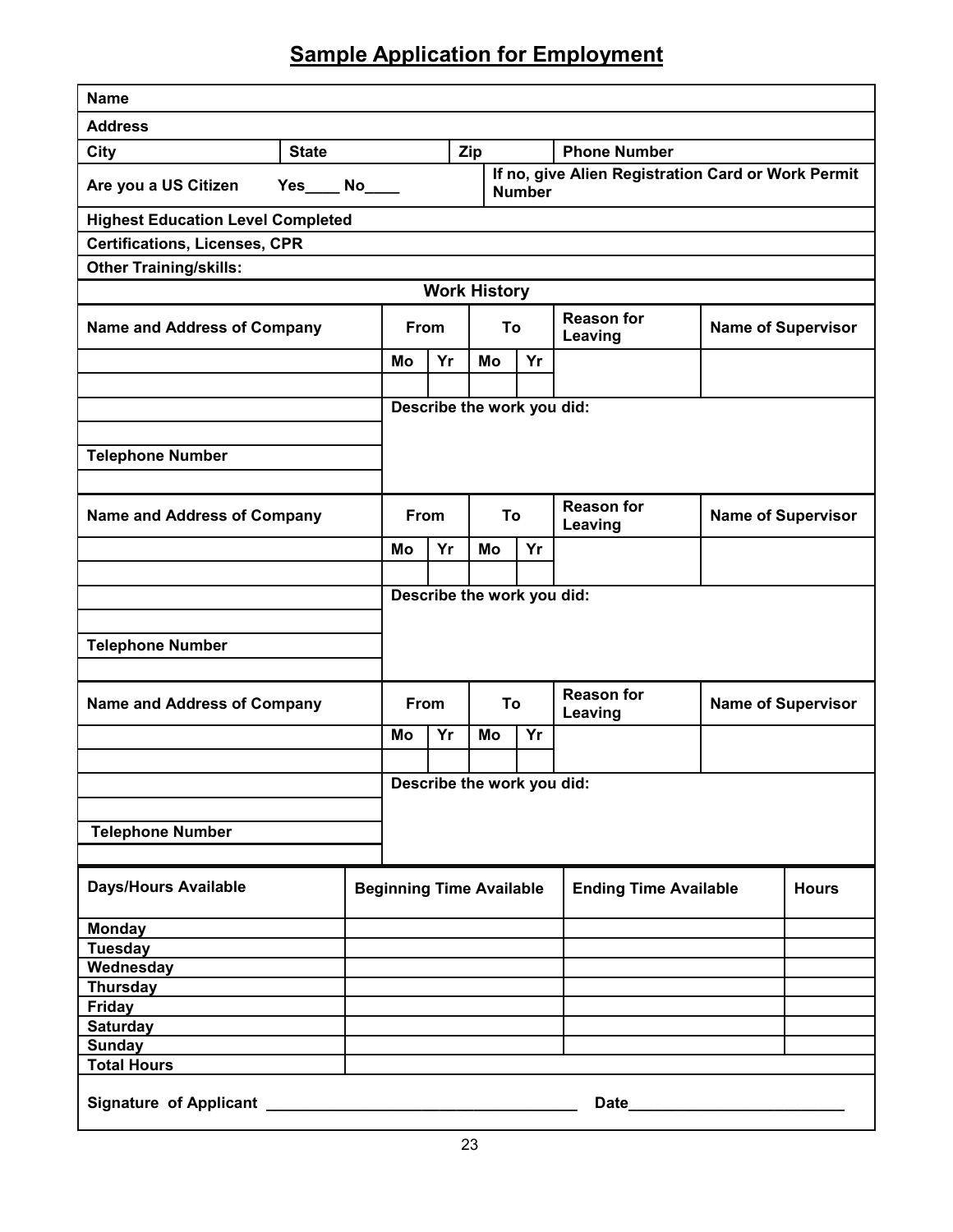## **Reference & Background Check Release Form**

Applicant's Name:\_\_\_\_\_\_\_\_\_\_\_\_\_\_\_\_\_\_\_\_\_\_\_\_\_\_Potential Employer:\_\_\_\_\_\_\_\_\_\_\_\_\_\_\_\_\_\_\_\_\_\_\_\_\_

 $\overline{\phantom{a}}$ , authorize my potential employer or any person authorized by him or her to contact my former employers and the personal references that I have given with regard to my job performance and character. If this position requires either that I drive my employer's vehicle or drive my employer in my vehicle, I agree to show my employer proof of current insurance on my vehicle and proof of a valid driver's license. I also agree to cooperate with my employer in obtaining a copy of my driving record, with the understanding that my employer will pay any necessary costs. I understand that my employer may check public court records for cases, civil or criminal, listed under my name.

| Signature of Applicant:          | Date:            |  |
|----------------------------------|------------------|--|
| Social Security Number:          | Date of Birth:   |  |
| Driver's License Number:         | State Issued by: |  |
| Signature of Potential Employer: | Date:            |  |
| Drovious Name Llood:             |                  |  |

Previous Name Used:

I authorize the potential employer or a person authorized by the potential employer to contact the following references and authorize the following references to release information to my potential employer or his or her representative to evaluate my qualifications for the above-mentioned position.

**References** (please provide two employment and two personal references)

| Employment                           |                                                                                       |                                                                                                                                                                                                                                     |  |  |  |  |
|--------------------------------------|---------------------------------------------------------------------------------------|-------------------------------------------------------------------------------------------------------------------------------------------------------------------------------------------------------------------------------------|--|--|--|--|
|                                      |                                                                                       | Name <b>Mame Confluence</b> Contract Contract Contract Contract Contract Contract Contract Contract Contract Contract Contract Contract Contract Contract Contract Contract Contract Contract Contract Contract Contract Contract C |  |  |  |  |
|                                      |                                                                                       |                                                                                                                                                                                                                                     |  |  |  |  |
|                                      | Address Phone<br>Name Employer / Position                                             |                                                                                                                                                                                                                                     |  |  |  |  |
|                                      |                                                                                       |                                                                                                                                                                                                                                     |  |  |  |  |
| Personal                             |                                                                                       |                                                                                                                                                                                                                                     |  |  |  |  |
|                                      |                                                                                       |                                                                                                                                                                                                                                     |  |  |  |  |
|                                      |                                                                                       |                                                                                                                                                                                                                                     |  |  |  |  |
|                                      |                                                                                       |                                                                                                                                                                                                                                     |  |  |  |  |
|                                      |                                                                                       |                                                                                                                                                                                                                                     |  |  |  |  |
|                                      | I authorize the reference to share information in the following initialed categories: |                                                                                                                                                                                                                                     |  |  |  |  |
| Category:                            |                                                                                       | Applicant's Initials:                                                                                                                                                                                                               |  |  |  |  |
| Attendance/Punctuality               |                                                                                       |                                                                                                                                                                                                                                     |  |  |  |  |
| Job Knowledge                        |                                                                                       |                                                                                                                                                                                                                                     |  |  |  |  |
| <b>Trustworthiness</b>               |                                                                                       |                                                                                                                                                                                                                                     |  |  |  |  |
| Reason for Leaving Previous Employer |                                                                                       |                                                                                                                                                                                                                                     |  |  |  |  |
| Job Performance                      |                                                                                       |                                                                                                                                                                                                                                     |  |  |  |  |
| Attitude                             |                                                                                       |                                                                                                                                                                                                                                     |  |  |  |  |
| Reliability                          |                                                                                       |                                                                                                                                                                                                                                     |  |  |  |  |
| <b>Employment Dates</b>              |                                                                                       |                                                                                                                                                                                                                                     |  |  |  |  |
|                                      |                                                                                       |                                                                                                                                                                                                                                     |  |  |  |  |
|                                      | Signature of Applicant___________________________Signature of Witness____________     |                                                                                                                                                                                                                                     |  |  |  |  |
|                                      |                                                                                       |                                                                                                                                                                                                                                     |  |  |  |  |
|                                      |                                                                                       |                                                                                                                                                                                                                                     |  |  |  |  |
|                                      |                                                                                       |                                                                                                                                                                                                                                     |  |  |  |  |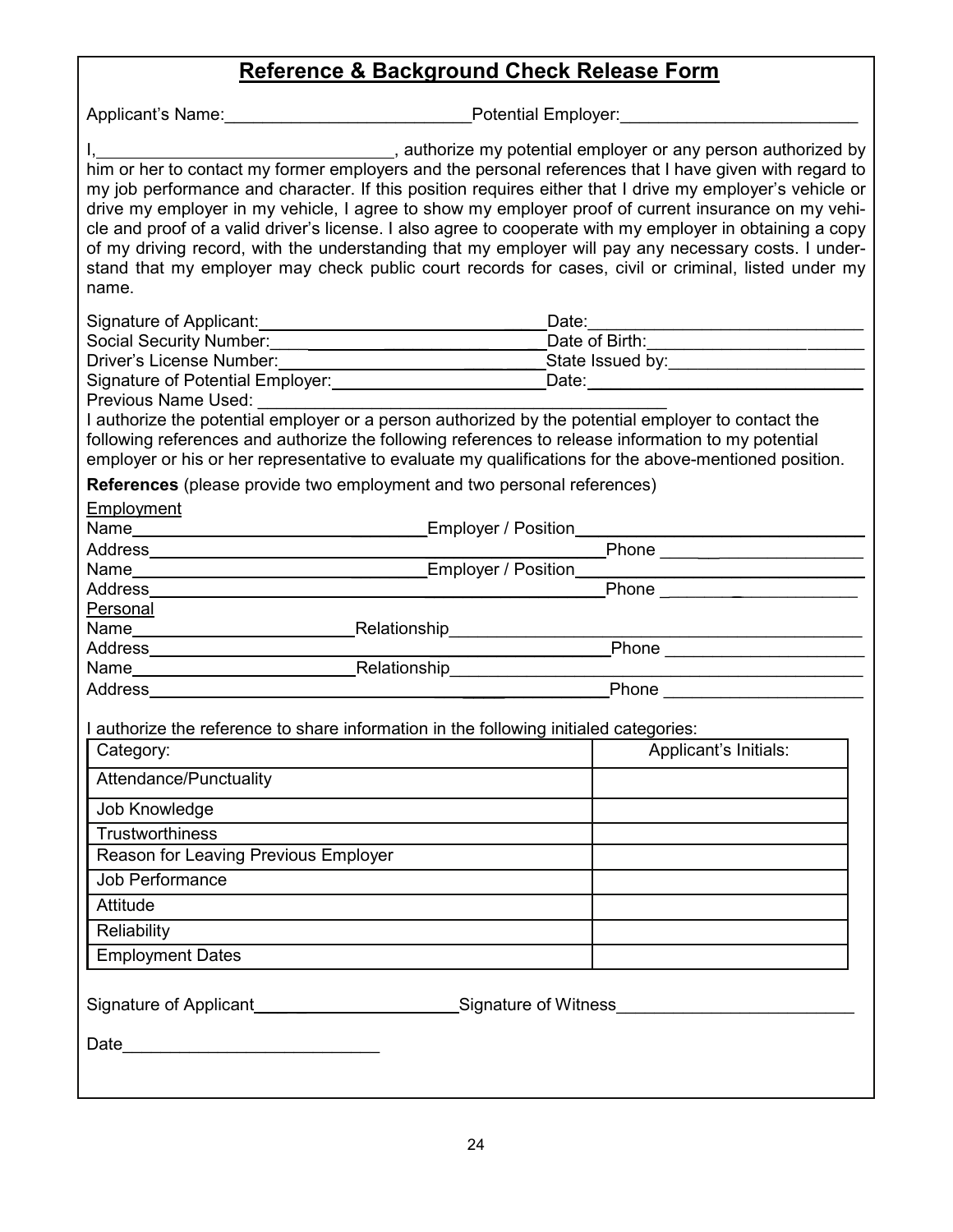## **Prototype Employment Agreement**

#### *Notes in bold, italics and brackets are places where specific information must be inserted. To make the agreement clearer for the participant, his or her name and the employee's name should be used throughout the document.*

This agreement is made on *[Insert date]* between *[Insert name of participant directly employing the worker]* ("employer") and *[Insert name of employee]* ("employee") to describe the supports that the employee will provide to the employer and the terms and conditions of employment.

#### **Article I Employee Responsibilities**

- 1. During the term of this Agreement, I shall provide support to my employer by performing the duties outlined in this agreement and any attachments to it.
- 2. I agree to assist my employer in maintaining the documentation and records required by my employer or the service agency. I agree to complete all necessary paperwork to secure mandatory payroll deductions from my pay. All records I may have or assist in maintaining are the property of my employer. I will keep these records confidential, release them only with the consent of my employer, and return them to my employer if my employment ends. In addition, I will complete illness and incident reports when necessary as required or requested by the service agency or my employer.
- 3. **[Optional Provision: I shall immediately notify** *(insert the name and contact information of the contact person chosen by the employer (for example, it may be an ally)* **if my employer experiences a medical emergency or illness. I will also notify (***insert name of contact person***) before taking my employer to the physician, except in case of an emergency.]**
- 4. I agree to participate in any meetings if requested to do so by my employer.
- 5. I agree to abide by all of my employer's rules and regulations (described below) regarding my employment duties to the employer and I acknowledge receipt of the following rules and regulations
	- a. Attachment A to this Agreement, which outlines the supports that I will provide to my employer.
	- c. *[Employer should insert rules he or she may have (such as rules regarding phone usage or* **smoking** *in his or her home)].*
	- d. *[Insert reporting and documentation requirements for verifying hours worked].*
- 6. I understand that this is an employment at will relationship, which can be terminated by me or by my employer at any time. However, my employer cannot terminate my employment on the basis of my race, religion, sex, disability or other protected status under federal or Michigan law. In addition, I agree to give *[insert number of days]* days written notice to my employer if I terminate my employment.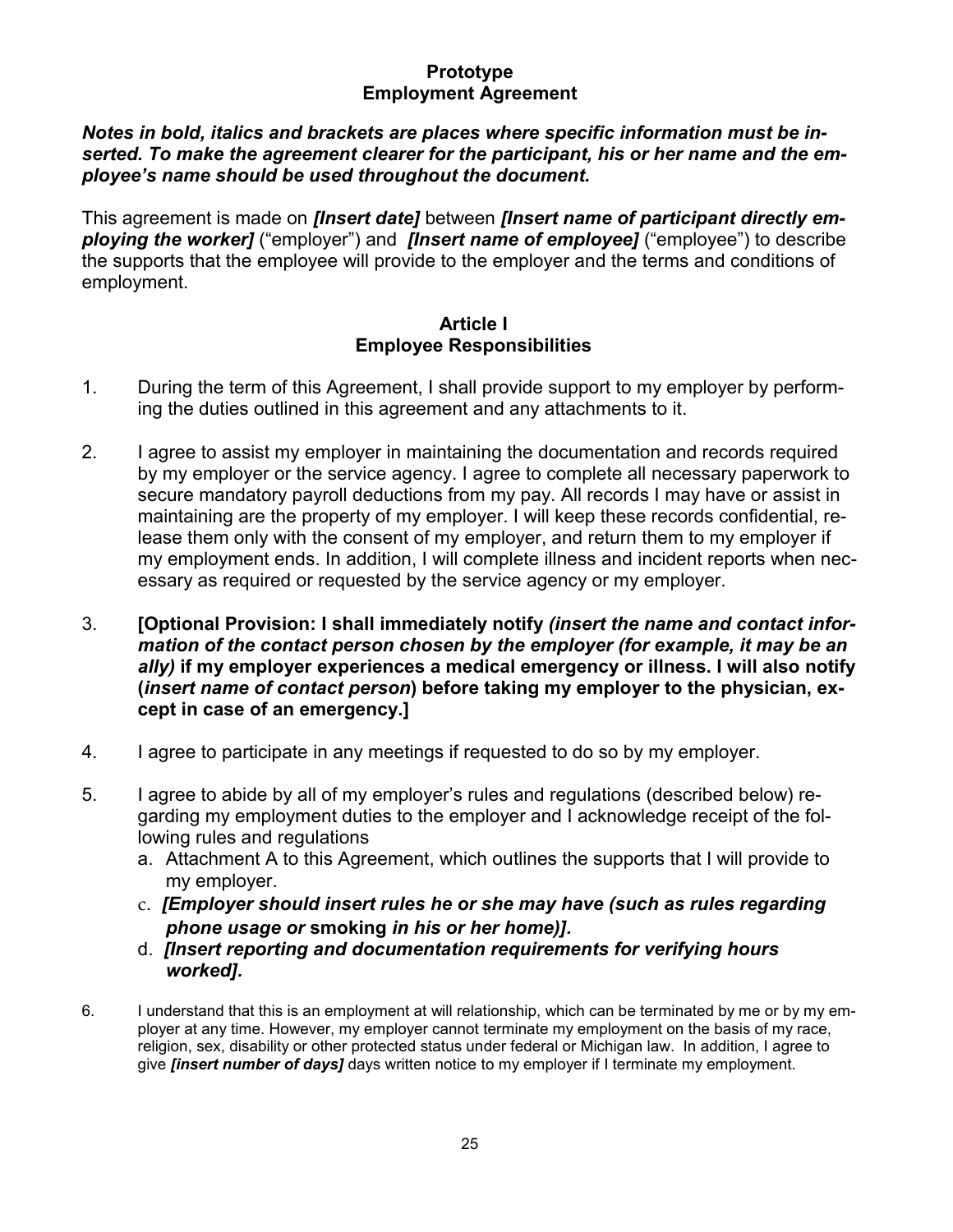- 7. I understand and acknowledge that my employer is my sole employer and that I am not an employee of the agency that authorizes the supports I provide, or the fiscal intermediary, which is the financial administrator of the funds used to pay me.
- 8. I agree to not to sue the fiscal intermediary for its role as the financial administrator of my funds and the agency that authorizes my supports for its role in administering my plan and funding.
- 9. I agree to the following compensation for the services I shall perform: **\$***[Insert hourly wage]* an hour. *[Insert specific information about any benefits the employee shall receive and describe benefits that will be excluded].*

#### **Article II Employer Responsibilities**

- I, *[insert name of Employer]* ("Employer") agree to the following:
- 1. I will provide my fiscal intermediary with the necessary documentation to assure timecompensation of my employee.
- 2. I will compensate my employee in the following manner: \$ *[Insert hours wage]* an hour. *[Insert specific information about any benefits the employee shall receive and describe benefits that will be excluded.]* Payroll will be handled by my fiscal intermediary *[Insert name of fiscal intermediary],* which will withhold all necessary tax, unemployment and other withholdings from the employee's paychecks.
- 3. I will assure my employee receives appropriate training.

\_\_\_\_\_\_\_\_\_\_\_\_\_\_\_\_\_\_\_\_\_\_\_\_\_\_\_\_\_\_\_\_\_\_\_\_\_\_\_\_\_\_\_\_\_\_\_\_\_\_\_

4. I will evaluate the performance of my employee and provide appropriate feedback to assure that I am receiving quality supports.

Employee Signature **Date** 

\_\_\_\_\_\_\_\_\_\_\_\_\_\_\_\_\_\_\_\_\_\_\_\_\_\_\_\_\_\_\_\_\_\_\_\_\_\_\_\_\_\_\_\_\_\_\_\_\_\_\_ Employer Signature**[** 3

\_\_\_\_\_\_\_\_\_\_\_\_\_\_\_\_\_\_\_\_\_\_\_\_\_

**]** Date

 $^3$  Some individuals may have a guardian or chosen legal representative. If the employer has a guardian or a chosen legal representative, a place should be inserted for that person to sign and the appropriate documentation verifying that person's authority should be attached to that agreement.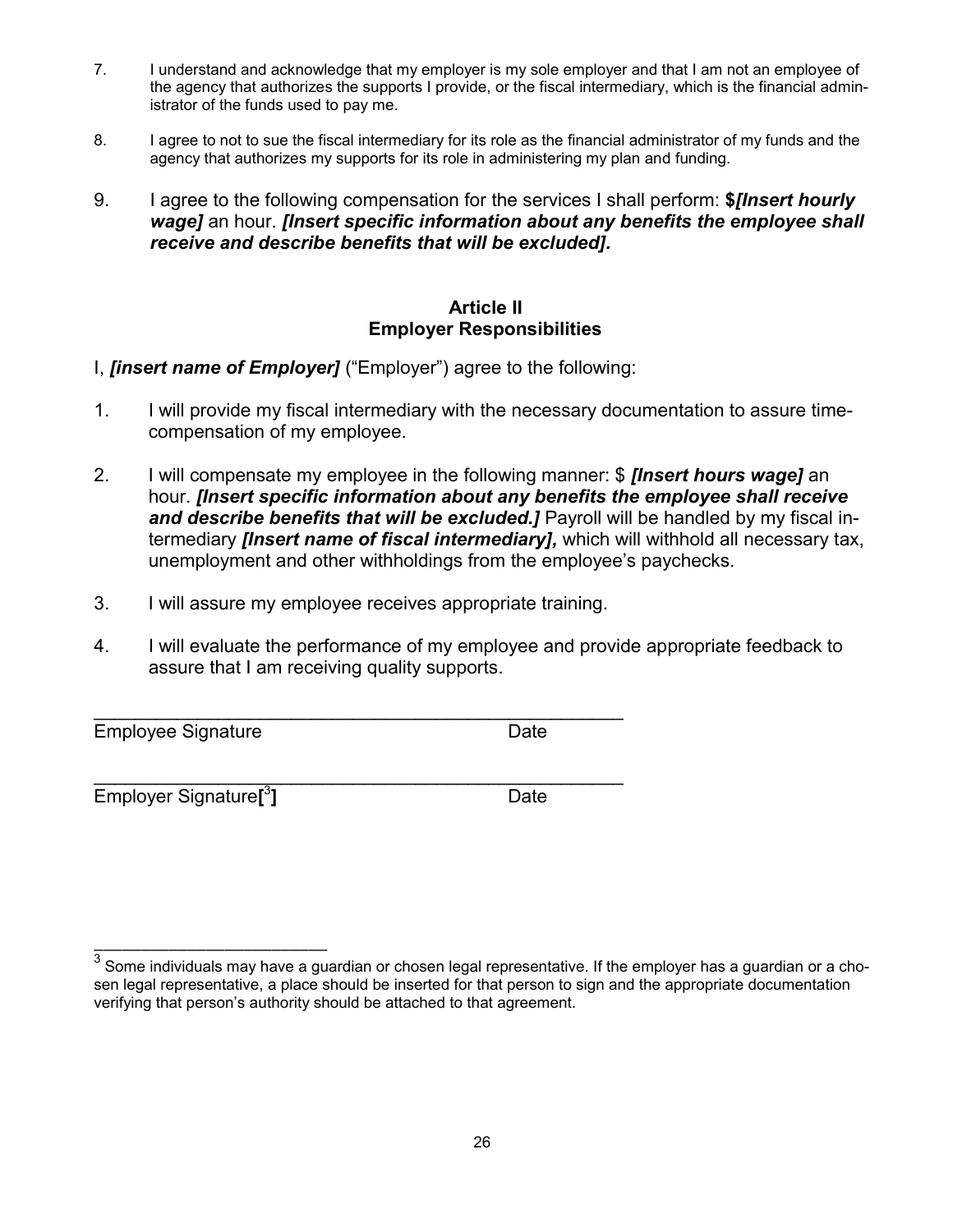## **Glossary – Words Used in this Booklet and What they Mean**

**Agency with Choice** An agency that shares employer duties with you, allowing you to recruit, hire and manage workers

**Allies** Individuals who you choose to help you develop and implement arrangements that support self-determination

**Arrangements that support self-determination** Methods for you to realize the values of self-determination

**Choice Voucher System** A system of methods for you to direct your individual budget and directly employ workers

**Fiscal Intermediary** An independent agency that process and manages the funds in your individual budget, makes payments to providers of services as authorized, and provides you with support and assistance as needed

**Individual Budget** The funding authorized to provide the services and supports in your Individual Plan

**Individual Plan of Services and Supports** The plan of services and supports that will be authorized and paid for by your service agency.

**Medicaid** A government program that provides funding for services and supports

**Person-Centered Planning** The way that you come together with your allies and support coordinator to determine what services and supports you and how you will use arrangements that support self-determination

**Qualified Provider** A person or agency you choose to provide your services and support and who meets the Medicaid and your service agency's provider requirements

**Self-Determination** The belief and value that you have the freedom to define your life make meaningful choices regarding your life and have the chance to direct the services and supports you need to pursue that life

**Service Agency** A term used for the agency that authorizes your Individual Plan of Services and Supports and your Individual Budget. For many participants, their service agency is their Community Mental Health Service Program (CMHSP)

**Supports Coordinator** A person who works for your service agency and works with you to develop an individual Plan of Services and Individual Budget that are authorized by the agency. The Supports Coordinator also provides other assistance and support to you